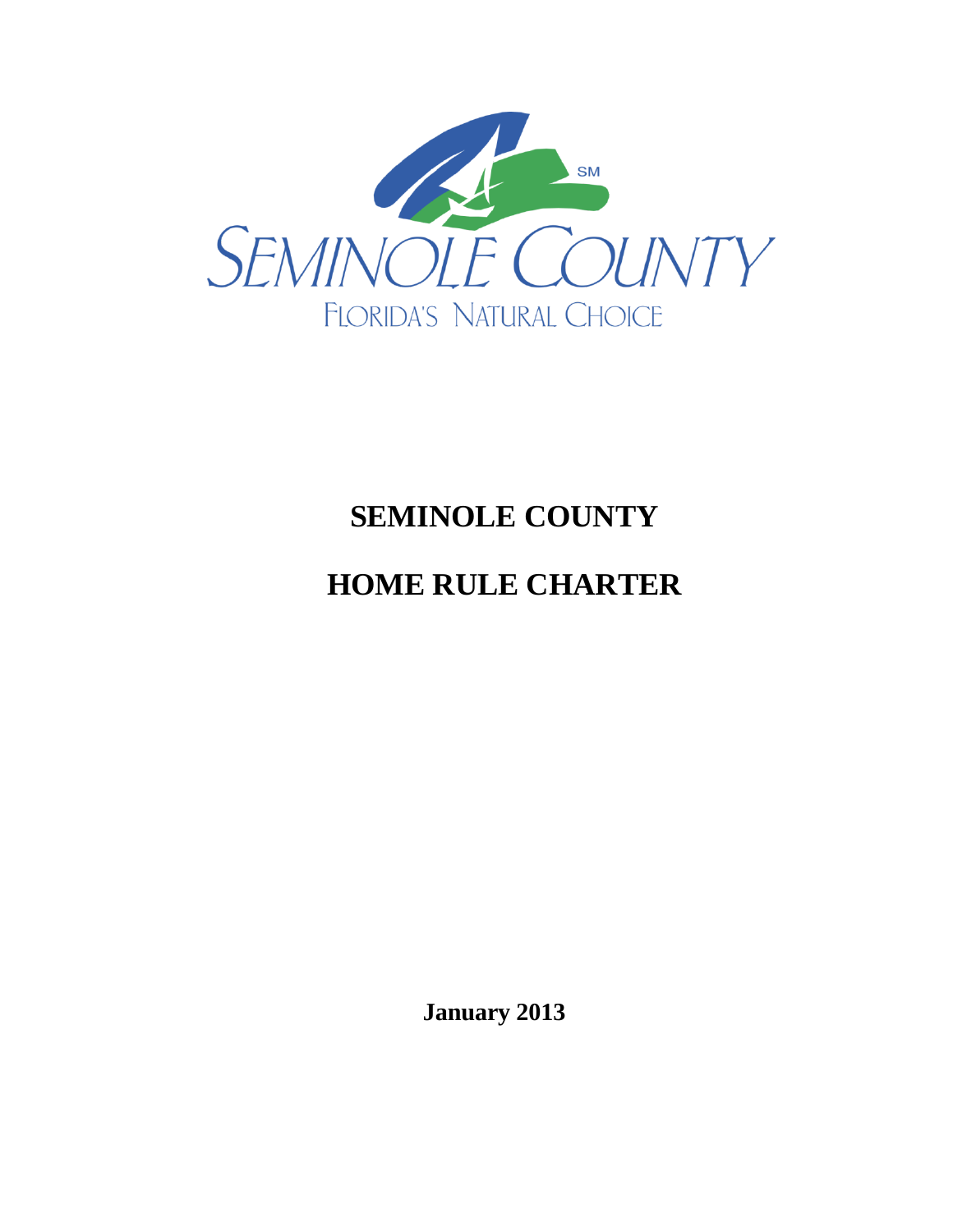# **TABLE OF CONTENTS OF THE SEMINOLE COUNTY HOME RULE CHARTER**

| <b>TABLE OF CONTENTS</b> |                                                                                                                                                                                                                                                                       |                                                                                                                                                                 |  |
|--------------------------|-----------------------------------------------------------------------------------------------------------------------------------------------------------------------------------------------------------------------------------------------------------------------|-----------------------------------------------------------------------------------------------------------------------------------------------------------------|--|
| <b>PREAMBLE</b>          |                                                                                                                                                                                                                                                                       | 1                                                                                                                                                               |  |
| <b>ARTICLE I</b>         | <b>CREATION, POWERS AND ORDINANCES OF HOME RULE</b><br><b>CHARTER GOVERNMENT</b>                                                                                                                                                                                      |                                                                                                                                                                 |  |
| Section 1.1              | <b>Creation and General Powers of</b><br>Home Rule Charter Government                                                                                                                                                                                                 | $\mathbf{1}$                                                                                                                                                    |  |
| Section 1.2              | Body Corporate, Name and Boundaries                                                                                                                                                                                                                                   | 1                                                                                                                                                               |  |
| Section 1.3              | <b>Relation to State Law</b>                                                                                                                                                                                                                                          | $\mathbf{1}$                                                                                                                                                    |  |
| Section 1.4              | <b>Relation to Municipal Ordinances</b>                                                                                                                                                                                                                               | $\mathbf{1}$                                                                                                                                                    |  |
| <b>ARTICLE II</b>        | ORGANIZATION OF COUNTY GOVERNMENT                                                                                                                                                                                                                                     |                                                                                                                                                                 |  |
| Section 2.1              | <b>Elected Commission and Appointed</b><br><b>County Manager Form of Government</b>                                                                                                                                                                                   | $\overline{2}$                                                                                                                                                  |  |
| Section 2.2              | Legislative Branch                                                                                                                                                                                                                                                    |                                                                                                                                                                 |  |
| Section 2.3              | The County Commission<br>A.<br><b>B.</b><br>Redistricting<br>C.<br>Salaries and Other Compensation<br>D.<br>Authority<br><b>Administrative Code</b><br>Ε.<br>F.<br>Vacancies<br>G.<br>Recall<br>H.<br>Initiative<br>I.<br>Non-interference<br><b>Executive Branch</b> | $\overline{2}$<br>$\overline{\mathbf{c}}$<br>$\overline{\mathbf{3}}$<br>$\overline{\mathbf{3}}$<br>3<br>$\overline{3}$<br>3<br>$\overline{4}$<br>$\overline{4}$ |  |
|                          | The County Manager<br>A.                                                                                                                                                                                                                                              | 5                                                                                                                                                               |  |
|                          | <b>B.</b><br><b>County Department Heads</b>                                                                                                                                                                                                                           | 6                                                                                                                                                               |  |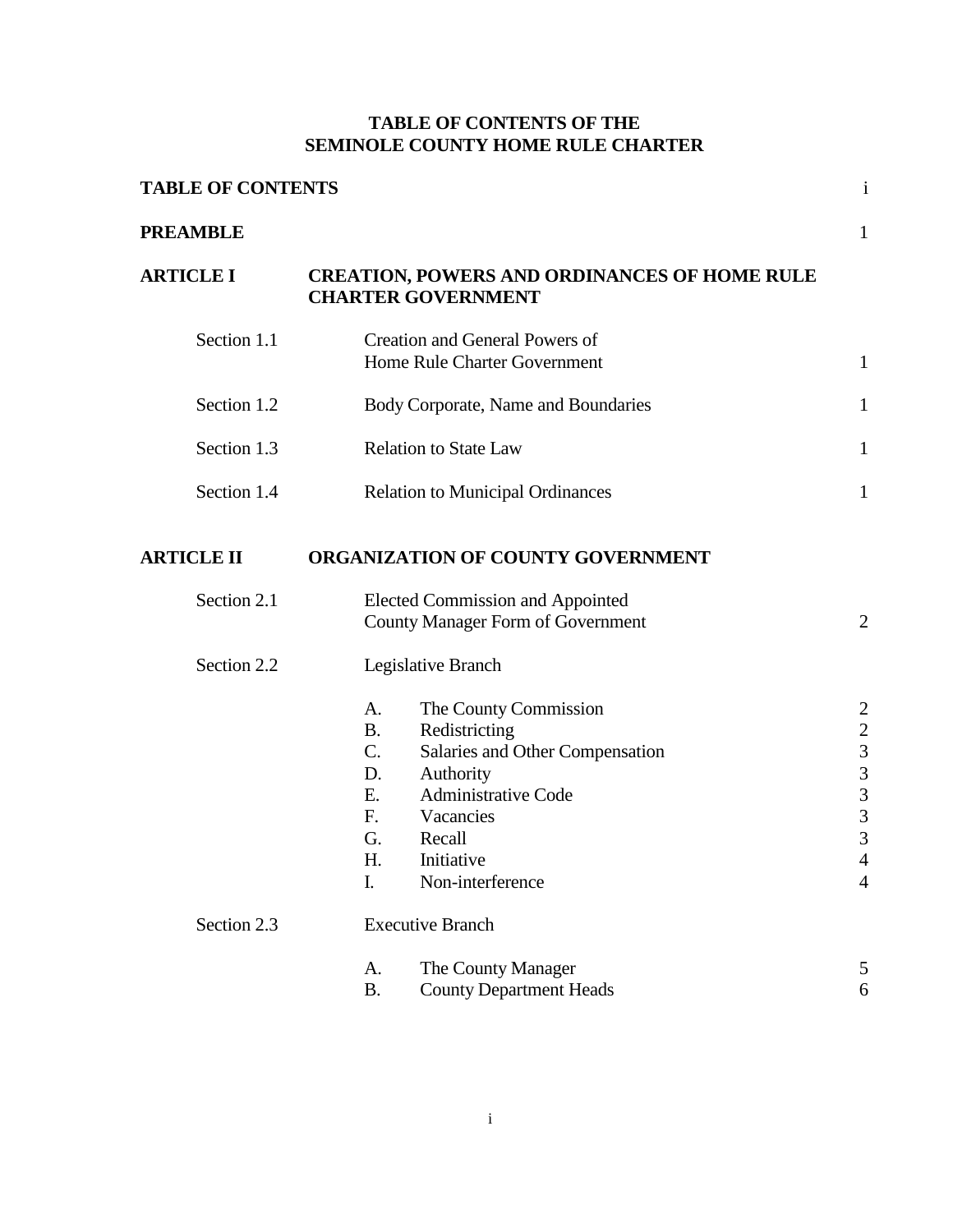| Section 2.4        | Office of County Attorney                                                                                                                                         | 6                                |
|--------------------|-------------------------------------------------------------------------------------------------------------------------------------------------------------------|----------------------------------|
| Section 2.5        | [Declared Invalid; see Appendix]                                                                                                                                  |                                  |
| <b>ARTICLE III</b> | ELECTED COUNTY CONSTITUTIONAL OFFICES                                                                                                                             |                                  |
| Section 3.1        | <b>Elected County Constitutional Offices</b>                                                                                                                      | $\tau$                           |
| Section 3.2        | Seminole County School Board Elections                                                                                                                            | $\tau$                           |
| <b>ARTICLE IV</b>  | HOME RULE CHARTER TRANSITION, AMENDMENTS,<br>REVIEW, SEVERANCE, EFFECTIVE DATE                                                                                    |                                  |
| Section 4.1        | Home Rule Charter Transition                                                                                                                                      |                                  |
|                    | <b>General Provisions</b><br>A.<br>B <sub>1</sub><br><b>Initial County Commissioners</b><br>C.<br><b>Outstanding Bonds</b><br>D.<br><b>Employees Continuation</b> | $\tau$<br>$\tau$<br>$\,8\,$<br>8 |
| Section 4.2        | <b>Home Rule Charter Amendments</b><br>A.<br>Amendments Proposed by Petition                                                                                      | 8                                |
|                    | <b>B.</b><br>Amendments and Revisions by<br><b>Charter Review Commission</b>                                                                                      | 9                                |
|                    | $C$ .<br>Amendments Proposed by the Board<br>of County Commissioners<br><b>Fiscal Impact of Proposed Charter</b><br>D.                                            | 10                               |
|                    | <b>Amendments</b>                                                                                                                                                 | 10                               |
| Section 4.3        | Severance                                                                                                                                                         | 10                               |
| Section 4.4        | Home Rule Charter Effective Date                                                                                                                                  | 10                               |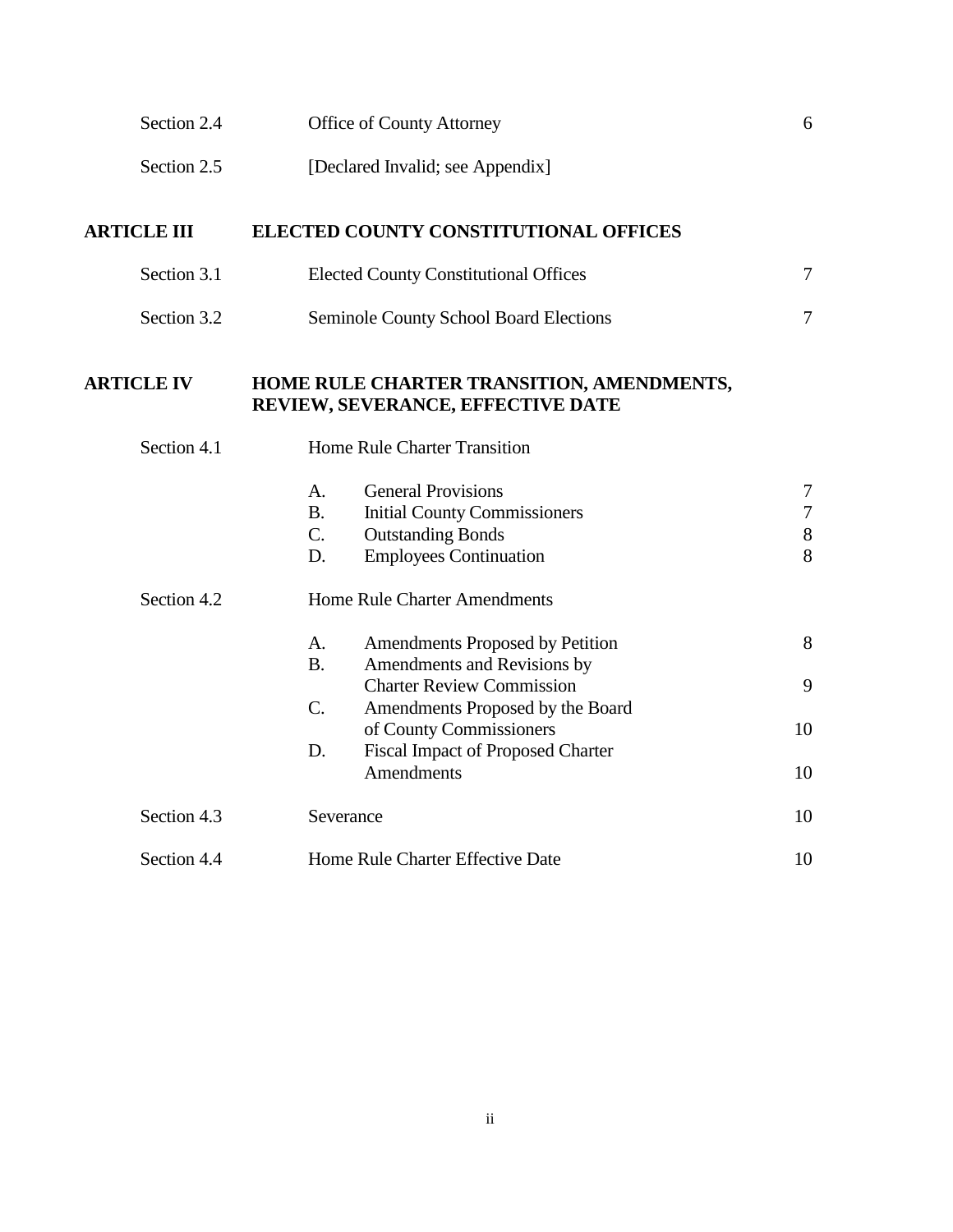# **ARTICLE V MISCELLANEOUS PROVISIONS**

| Section 5.1     | <b>Casino Gambling</b>                                 | 11 |
|-----------------|--------------------------------------------------------|----|
|                 | Reservation of Power by the Electorate<br>A.           | 11 |
|                 | <b>B.</b><br>Definition                                | 11 |
|                 | $C_{\cdot}$<br>Referendum                              | 11 |
|                 | Enforcement<br>D.                                      | 11 |
|                 | Municipal Referenda Not Prohibited.<br>Ε.              | 12 |
| Section 5.2     | Rural Boundary and Rural Area                          | 12 |
|                 | <b>Rural Lands</b><br>A.                               | 12 |
|                 | <b>B.</b><br>Removal of Property from Rural Area       | 12 |
|                 | <b>Future Land Use Designations</b><br>$\mathcal{C}$ . | 12 |
|                 | D.<br><b>Implementing Ordinances and Superseding</b>   |    |
|                 | <b>Conflicting Municipal Ordinances</b>                | 12 |
| Section 5.3     | [Declared Invalid; see Appendix]                       |    |
| Section 5.4     | Ethics                                                 | 13 |
|                 | <b>Ordinance Requirements</b><br>A.                    | 13 |
|                 | Disclosure of True Ownership Interest<br><b>B.</b>     | 13 |
|                 | C.<br>Enforcement                                      | 13 |
| Section 5.5     | [Declared Invalid; see Appendix]                       |    |
| <b>APPENDIX</b> | <b>Reformatting Notes; Stricken Provisions</b>         | 14 |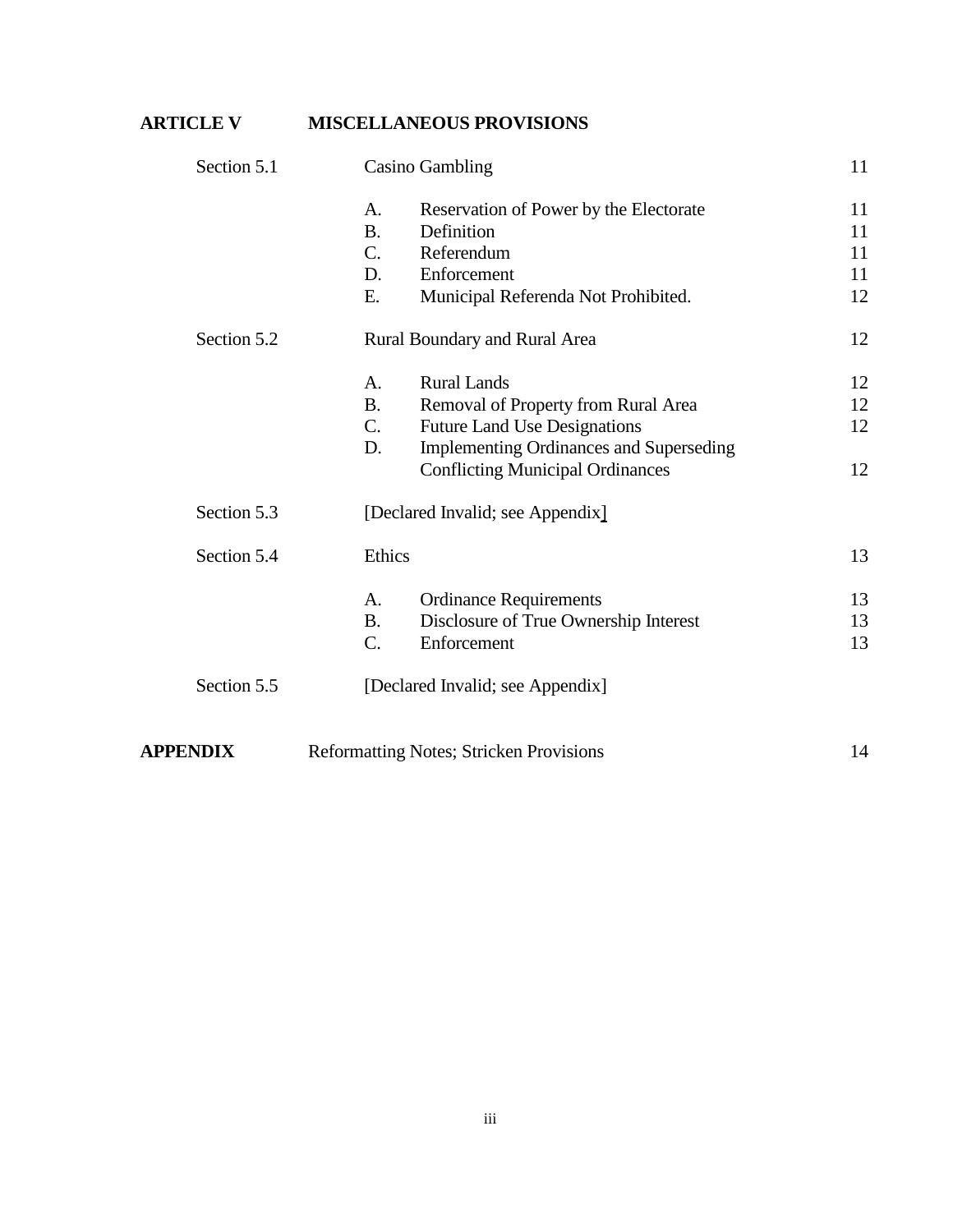### **SEMINOLE COUNTY HOME RULE CHARTER**

### **PREAMBLE**

The citizens of Seminole County, Florida, believing that governmental decisions affecting local interests should be made locally rather than by the State, and, in order to bring to the County the full home rule benefits afforded by the Constitution of the State of Florida to charter counties, do ordain and establish this Home Rule Charter for Seminole County, Florida.

### **ARTICLE I**

# **CREATION, POWERS AND ORDINANCES OF HOME RULE CHARTER GOVERNMENT**

### **Section 1.1 Creation and General Powers of Home Rule Charter Government.**

Seminole County shall be a home rule charter county, and, except as may be limited by this Home Rule Charter, shall have all county and municipal powers of self-government granted now or in the future by the Constitution and laws of the State of Florida.

### **Section 1.2 Body Corporate, Name and Boundaries.**

Seminole County shall be a body corporate and politic. The corporate name shall be Seminole County. The county seat and boundaries shall be those presently designated by law.

### **Section 1.3 Relation to State Law.**

The provisions of this Home Rule Charter are not intended, and shall not be construed, to conflict with the constitution of the State of Florida, general law, or special law approved by vote of the electorate.

### **Section 1.4 Relation to Municipal Ordinances.**

Except as otherwise provided by this Charter, municipal ordinances shall prevail over County ordinances to the extent of any conflict. (Ord. No. 2004-36 § 2, eff. 11-03-04).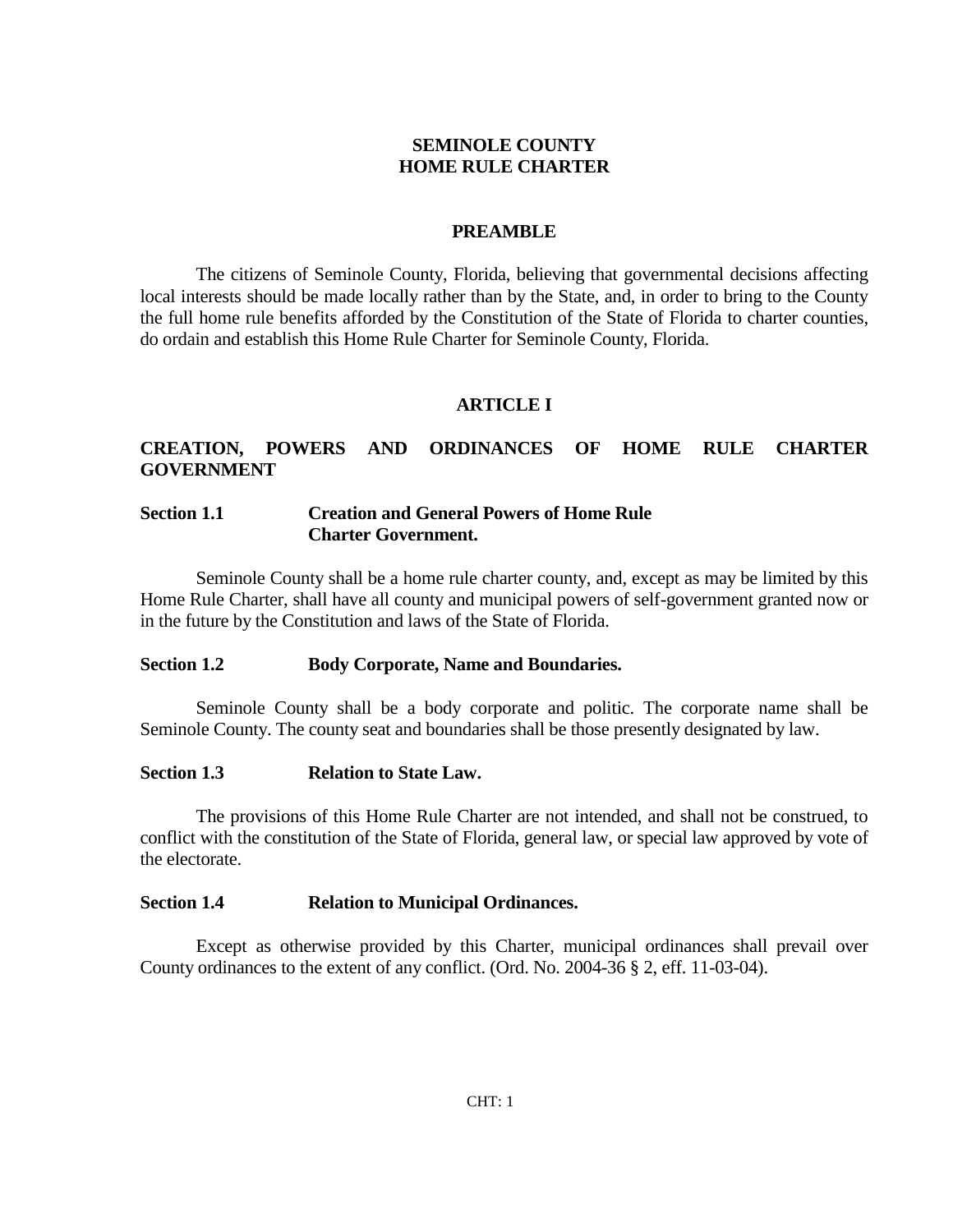### **ARTICLE II**

### **ORGANIZATION OF COUNTY GOVERNMENT**

### **Section 2.1 Elected Commission and Appointed County Manager Form of Government.**

Seminole County shall operate under an elected County Commission and appointed County Manager form of government with separation of legislative and executive functions in accordance with the provisions of this Home Rule Charter. The legislative responsibilities and powers of the County shall be assigned to, and vested in, the Board of County Commissioners. The executive responsibilities and power of the County shall be assigned to and vested in the County Manager, who shall carry out the directives and policies of the Board of County Commissioners and enforce all orders, resolutions, ordinances, and regulations of the Board, the County Charter, and all applicable general law, to assure that they are faithfully executed. Prosecution and defense of legal causes in behalf of the County and legal services to the Board of County Commissioners and administrative staff shall be the responsibility of the Office of County Attorney. (Res. No. 94-R-242, eff. 01-01-95).

### **Section 2.2 Legislative Branch.**

### **A. The County Commission.**

The governing body of the County shall be a Board of County Commissioners composed of five (5) members serving staggered terms of four (4) years. There shall be one Commissioner for each of the five (5) County Commission districts established pursuant to general law and they shall be elected on a county-wide basis by the electors of the County. Each candidate for the office of County Commissioner shall reside within the district from which such candidate seeks election at the time of qualifying to run for that office<sup>1</sup>, and during the term of office each Commissioner shall reside in the district from which such Commissioner ran for office, provided that any Commissioner who is removed from a district by redistricting may continue to serve during the balance of the term of office.

#### **B. Redistricting.**

a<br>B

County Commission district boundaries shall be changed only after notice and a public hearing as provided by general law.

<sup>1</sup> Residing within a district at the time of qualifying to run for office was held unconstitutional in *Goard, et al v. Doe, et al*, Case No. 91-1637-CA-16, 18th Judicial Circuit, April 8, 1992. But see *James v. Volusia County*, 683 So.2d 555 (Fla. 5th DCA 1996) in which the Fifth District Court of Appeals stated that "it might be a reasonable requirement that one who seeks to represent a district actually reside within that district for a period of time prior to qualifying so that he or she might be expected to know and understand the problems of that district." *Id.* at 556-7.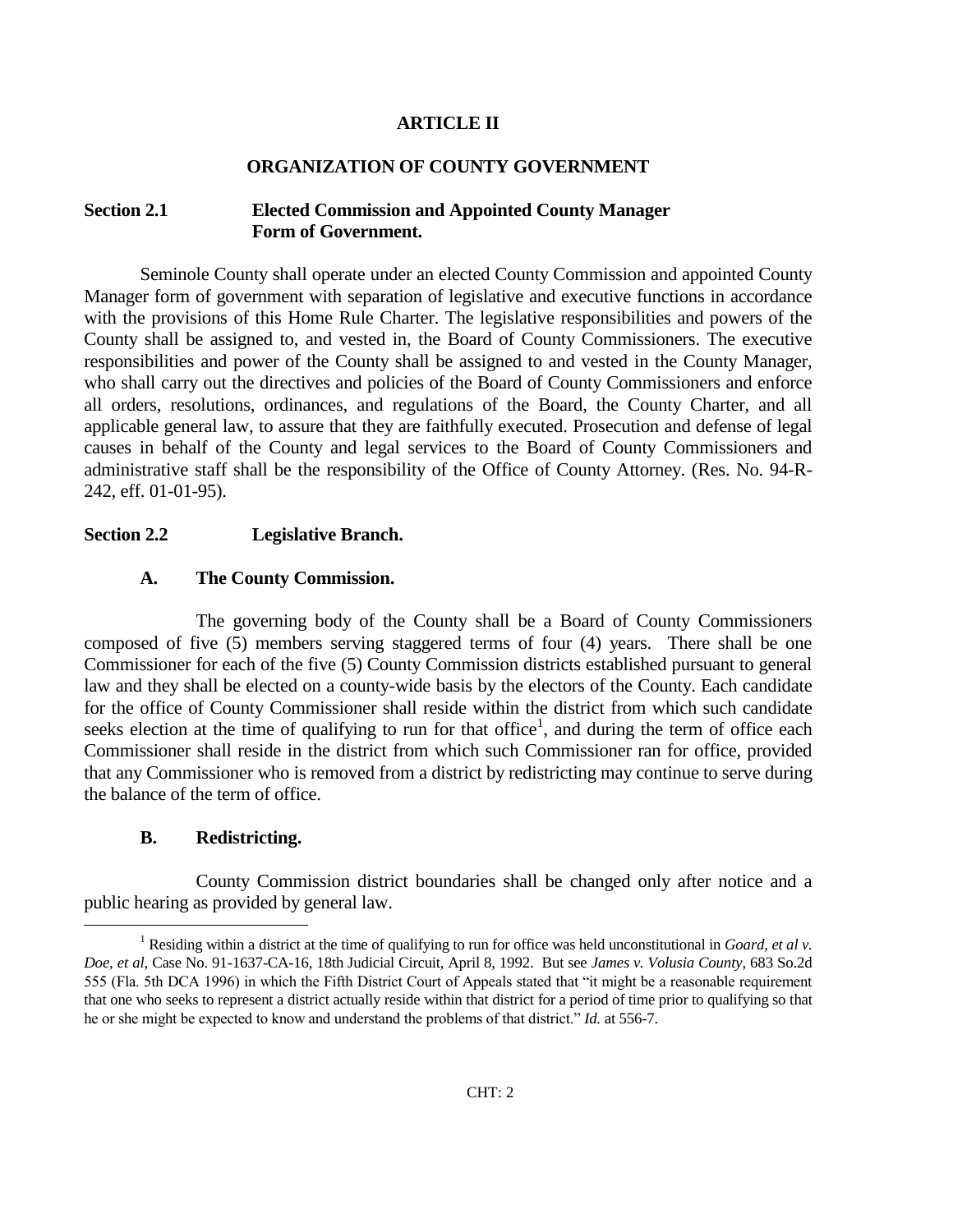### **C. Salaries and Other Compensation.**

Salaries and other compensation of the County Commissioners shall be set by county ordinance, approved at a public hearing, all in accordance with general law and the State Constitution. Any increases in said salaries shall not exceed the percentage change in the U.S. Consumer Price Index for Urban Wage Earners and Clerical Workers Revised during the preceding calendar year ending December  $31<sup>st</sup>$ . Any salary increase shall be effective on the first day of January in the year following the adoption of the increase. (Res. No. 2006-R-177, eff. 11-07-06).

# **D. Authority.**

The Board of County Commissioners shall exercise all legislative authority provided by this Home Rule Charter in addition to any other powers and duties authorized by general law or special law. The County Commission shall as a prerequisite to any legislative action (by Ordinance or Resolution) that may have an economic cost to the public or taxpayers of Seminole County, perform an economic impact statement. This requirement may be waived by a majority plus one vote of the entire Board of County Commissioners. The application, interpretation or adjudication of any questions arising under this provision shall be the responsibility of the Board of County Commissioners, whose determination shall be final. (Res. No. 94-R-242, eff. 01- 01-95).

# **E. Administrative Code.**

The Board of County Commissioners shall adopt an Administrative Code in accordance with general law within twelve (12) months of the effective date of this Charter.

(1) The Administrative Code shall organize the administration of county government and set forth the duties and responsibilities and powers of all county officials and agencies.

(2) The Administrative Code shall not apply to the elected Constitutional Officers.

# **F. Vacancies.**

A vacancy in the office of County Commissioner shall be defined and filled as provided by general law.

# **G. Recall.**

The members of the Board of County Commissioners shall be subject to recall as provided by general law.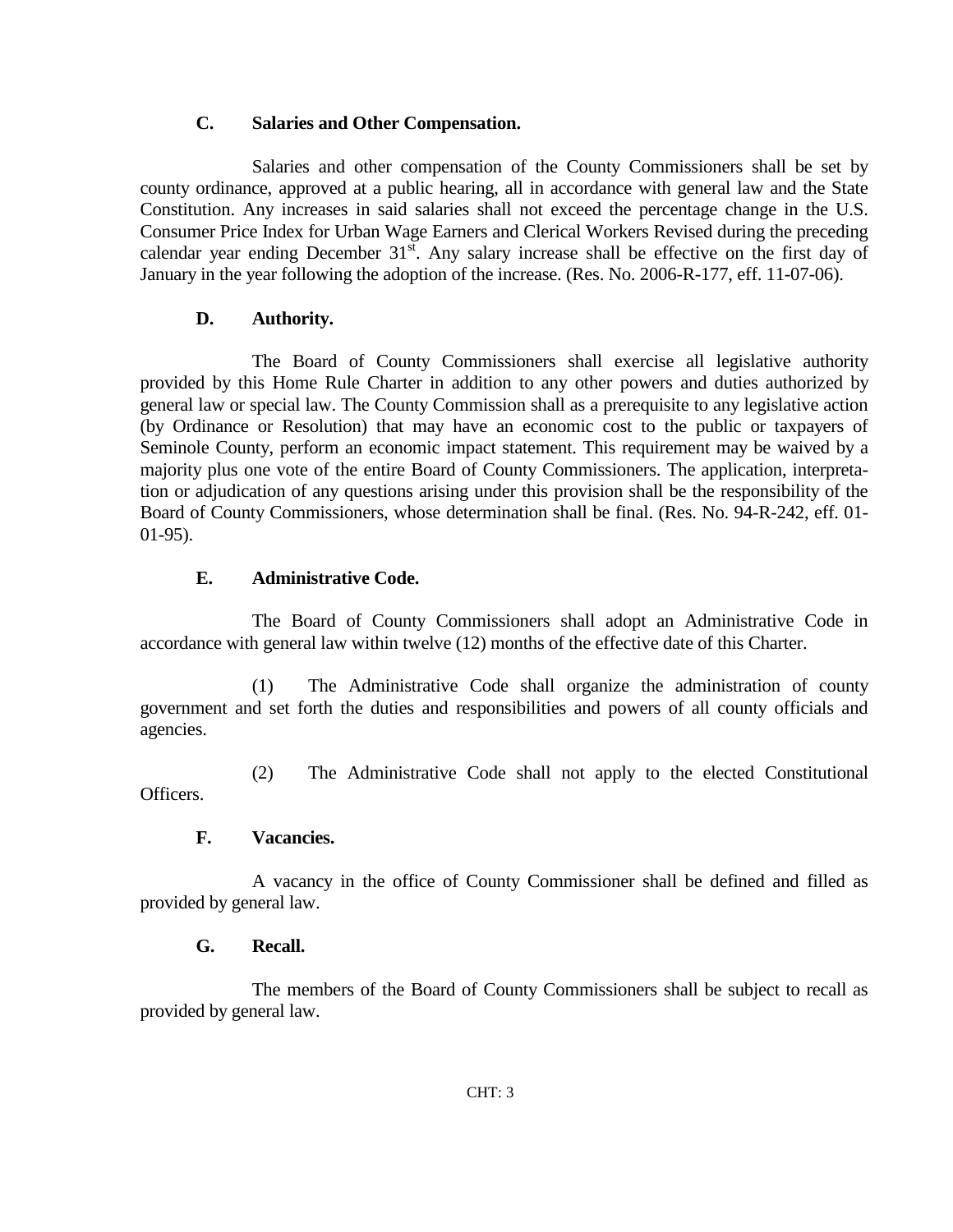# **H. Initiative.**

(1) The electors of Seminole County shall have the right to initiate County ordinances in order to establish new ordinances and to amend or repeal existing ordinances upon petition signed by a number of electors residing in at least three fifths (3/5) of the County Commission election districts and of the County as a whole equal to five percent (5%) of electors qualified to vote in the last preceding general election.

(2) The Sponsor of an initiative ordinance shall, prior to obtaining any signatures, submit the text of the proposed ordinance to the Supervisor of Elections, with the form on which signatures will be affixed, and shall obtain the approval of the Supervisor of Elections of such form. The style and requirements of such form shall be specified by ordinance. The beginning date of any petition drive shall commence upon the date of approval by the Supervisor of Elections of the form in which signatures will be affixed, and said drive shall terminate six (6) months after that date. In the event sufficient signatures are not acquired during that six (6) month period, the petition initiative shall be rendered null and void and none of the signatures may be carried over onto another identical or similar petition. The sponsor shall submit signed and dated forms to the Supervisor of Elections and upon submission shall pay all fees as required by general law. The Supervisor of Elections shall within 60 days verify the signatures thereon.

(3) Within 60 days after the requisite number of names have been verified by the Supervisor of Elections and reported to the Board of County Commissioners, the Board of County Commissioners shall notice and hold a public hearing on the proposed ordinance according to law and vote on it. If the Board fails to enact the proposed ordinance, it shall, by resolution, call a referendum on the question of the adoption of the proposed ordinance to be held at the next general election occurring at least 45 days after the adoption of such resolution. If the question of the adoption of the proposed ordinance is approved by a majority of those registered electors voting on the question, the proposed ordinance shall be declared by resolution of the Board of County Commissioners to be enacted and shall become effective on the date specified in the ordinance, or, if not so specified, on January 1 of the succeeding year. The Board of County Commissioners shall not amend or repeal an ordinance adopted by initiative for a period of one year after the effective date of such ordinance.

(4) The power to enact, amend or repeal an ordinance by initiative shall not include ordinances relating to administrative, or judicial functions of County government, including but not limited to, County budget, debt obligations, capital improvement programs, salaries of County officers and employees, the levy and collection of taxes, and the re-zoning of an individual parcel of land.

# **I. Non-Interference.**

Individual Commission members are prohibited from interfering with employees, officers, or agents under the direct or indirect supervision of the County Manager or the County Attorney. This provision shall not be interpreted to prevent commission members, who are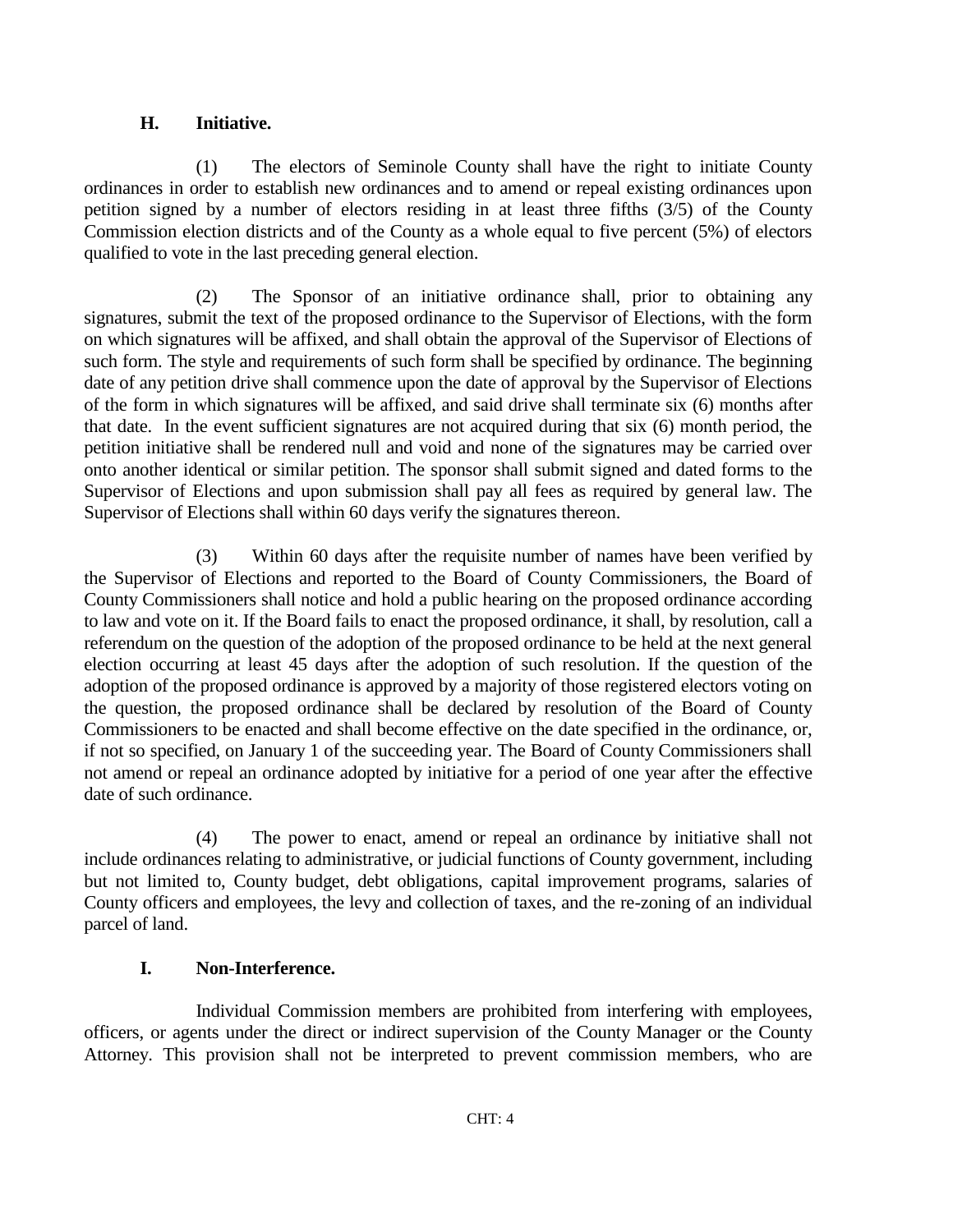accountable to the citizens of Seminole County, from making, in the performance of their duties, reasonable inquiries and requests for information from county employees, officers or agents. Neither the County Manager, the County Attorney nor any other county officer or employee shall interfere with rights of commission members hereunder. The application, interpretation or adjudication of any questions arising under this provision shall be the responsibility of the Board of County Commissioners, whose determination shall be final. (Res. No. 94-R-242, eff. 01-01-95).

# **Section 2.3 Executive Branch.**

# **A. The County Manager.**

(1) The County Manager shall be appointed and may be terminated with or without cause by a majority of the membership of the Board of County Commissioners. The County Manager shall be the chief executive officer of the County and all executive responsibilities and power shall be assigned to and vested in the County Manager, and shall consist of the following powers and duties:

(a) Report annually to the Board of County Commissioners and to the citizens on the state of the County, the work of the previous year, recommendations for action or programs for improvement of the County, and the welfare of its residents.

(b) Prepare and submit the annual budget and capital programs to the Board of County Commissioners and execute the budget and capital programs in accordance with appropriations and ordinances adopted by the Commission.

(c) Ensure that all ordinances, resolutions and orders of the Board of County Commissioners and all laws of the State which are subject to enforcement by the Manager, or by officers who are subject under this Charter to the Manager's direction and supervision, are faithfully executed.

(d) Carry into execution such other powers or duties, as are required by this Charter or may be prescribed by the Board of County Commissioners, including by way of enumeration, but not limitation, those powers and duties prescribed in Section 125.85, Florida Statutes (1987).

The County Manager shall exercise all executive authority provided by this Home Rule Charter in addition to all other powers and duties authorized by general or special law.

(2) The County Manager shall be qualified by administrative and executive experience and ability to serve as the chief executive of the County. Minimum qualifications for the County Manager shall be established by County ordinance. The County Manager need not be a resident of the County at the time of appointment, but during the tenure in office the County Manager shall reside within the County.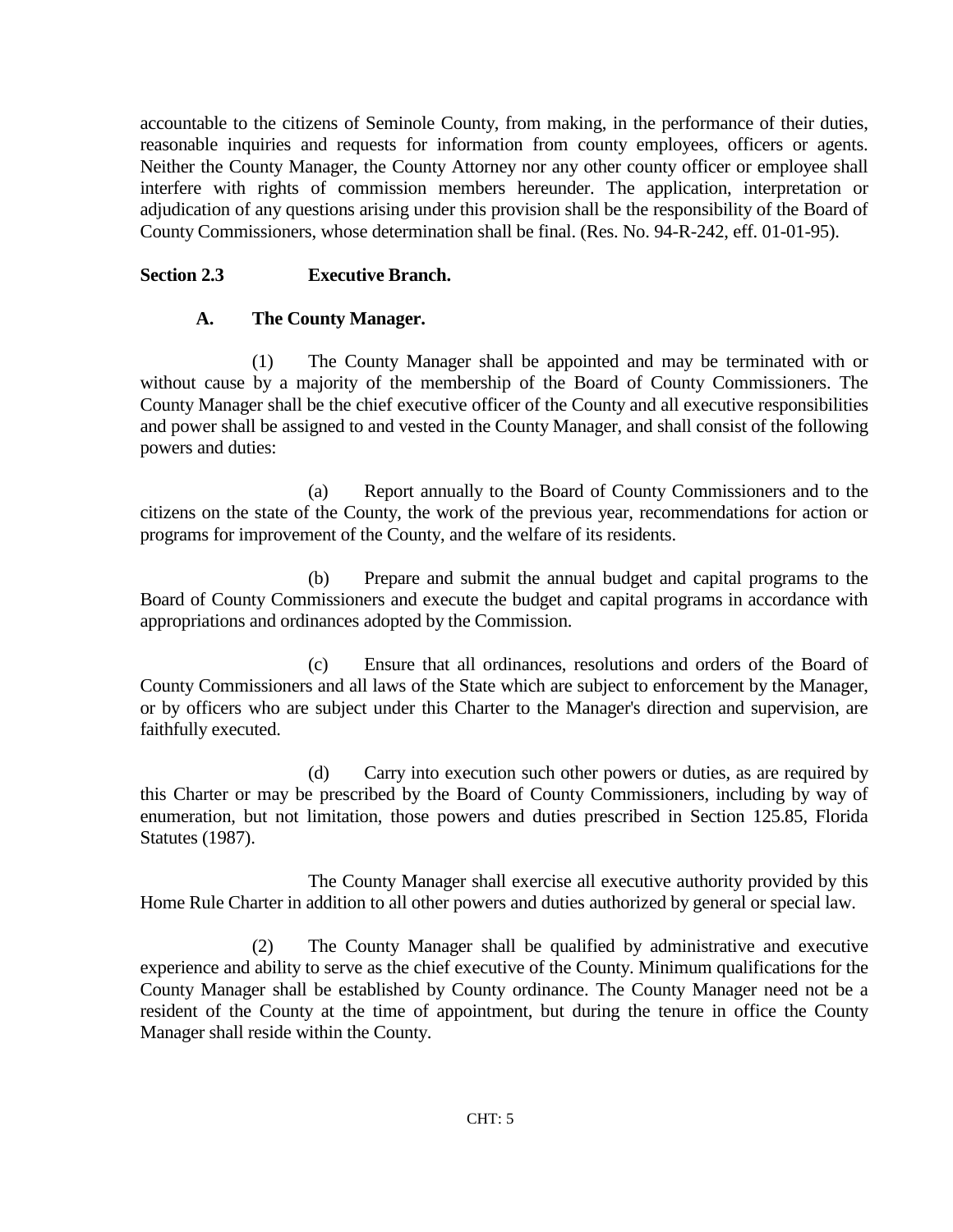(3) The compensation of the County Manager shall be fixed by the Board of County Commissioners.

(4) The office of County Manager shall be deemed vacant if the incumbent moves his residence from the County or is, by death, illness, or other casualty, unable to continue in office. A vacancy in the office shall be filled in the same manner as the original appointment. The Board of County Commissioners may appoint an acting County Manager in the case of vacancy, temporary absence or disability until a successor has been appointed and qualified or the County Manager returns.

# **B. County Department Heads.**

(1) The County department heads shall be appointed by and shall be responsible to the County Manager. The Board of County Commissioners shall by majority vote confirm the appointment of department heads. (Res. 94-R-242, eff. 01-01-95).

(2) The County Manager shall have the sole authority to suspend or terminate any department head with or without cause. (Res. No. 94-R-242, eff. 01-01-95).

# **Section 2.4 Office of County Attorney.**

The Office of County Attorney is hereby created to provide for the prosecution and defense of legal causes in behalf of the County and to provide legal services to the Board of County Commissioners, the County Manager, County departments and County boards and agencies as specified by County ordinance. The County Attorney shall be appointed and may be terminated with or without cause by a majority of the membership of the Board of County Commissioners. The County Attorney shall be a member in good standing of the Florida Bar and meet such other minimum qualifications that shall be established by County ordinance, however, residing within the County shall not be required. In addition to carrying out the duties of the Office of County Attorney, the County Attorney shall prepare and submit an annual budget to the Board of County Commissioners for appropriations necessary for the Office of County Attorney to carry out the full and faithful performance of its responsibilities. Employees of the Office of County Attorney shall be exempt from the County's civil service system and shall serve at the pleasure of the County Attorney. (Res. No. 94-R-242, eff. 01-01-95).

# **Section 2.5 Creation of Audit Committee. [Declared Invalid; see Appendix]**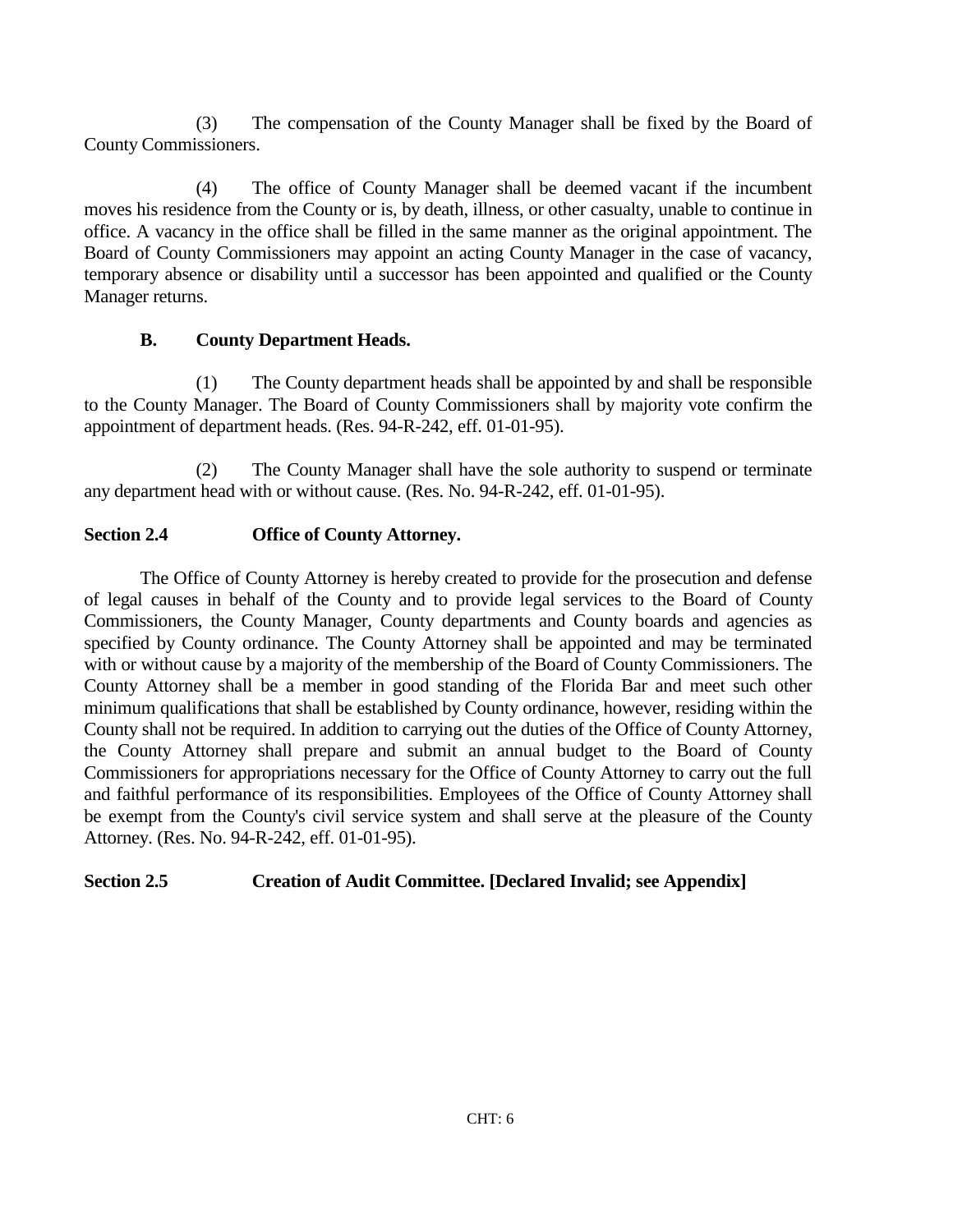### **ARTICLE III**

### **ELECTED COUNTY CONSTITUTIONAL OFFICES**

#### **Section 3.1 Elected County Constitutional Offices.**

The offices of Sheriff, Property Appraiser, Tax Collector, Clerk of the Circuit Court and Supervisor of Elections shall remain as elected constitutional offices and the powers, duties and functions shall not be altered by this Home Rule Charter. The Constitutional officers shall perform their executive and administrative functions as specified by law.

### **Section 3.2 Seminole County School Board Elections. <sup>2</sup>**

After January 1, 1995, school board members of Seminole County shall be elected in partisan elections. Political party affiliation shall be used by any candidate during the campaign and shall be shown on the ballot. (Res. No. 94-R-242, eff. 01-01-95).

### **ARTICLE IV**

### **HOME RULE CHARTER TRANSITION, AMENDMENTS, REVIEW, SEVERANCE, EFFECTIVE DATE**

#### **Section 4.1 Home Rule Charter Transition.**

#### **A. General Provisions.**

L,

Unless expressly provided otherwise in this Home Rule Charter, the adoption of this Charter shall not affect any existing contracts or obligations of Seminole County; the validity of any of its laws, ordinances, regulations, and resolutions; or the term of office of any elected County officer, whose term shall continue as if this Charter had not been adopted.

### **B. Initial County Commissioners.**

The persons comprising the Seminole County Board of County Commissioners on the effective date of this Charter shall become the initial members of the Board of County Commissioners of the Charter Government and shall perform the functions thereof until the normal expiration of their terms or until the election and qualification of their successors as provided by law.

 $2$ In 1998, the Constitution of the State of Florida was amended to require that school board elections be non-partisan. Art. IX, Section 4(a).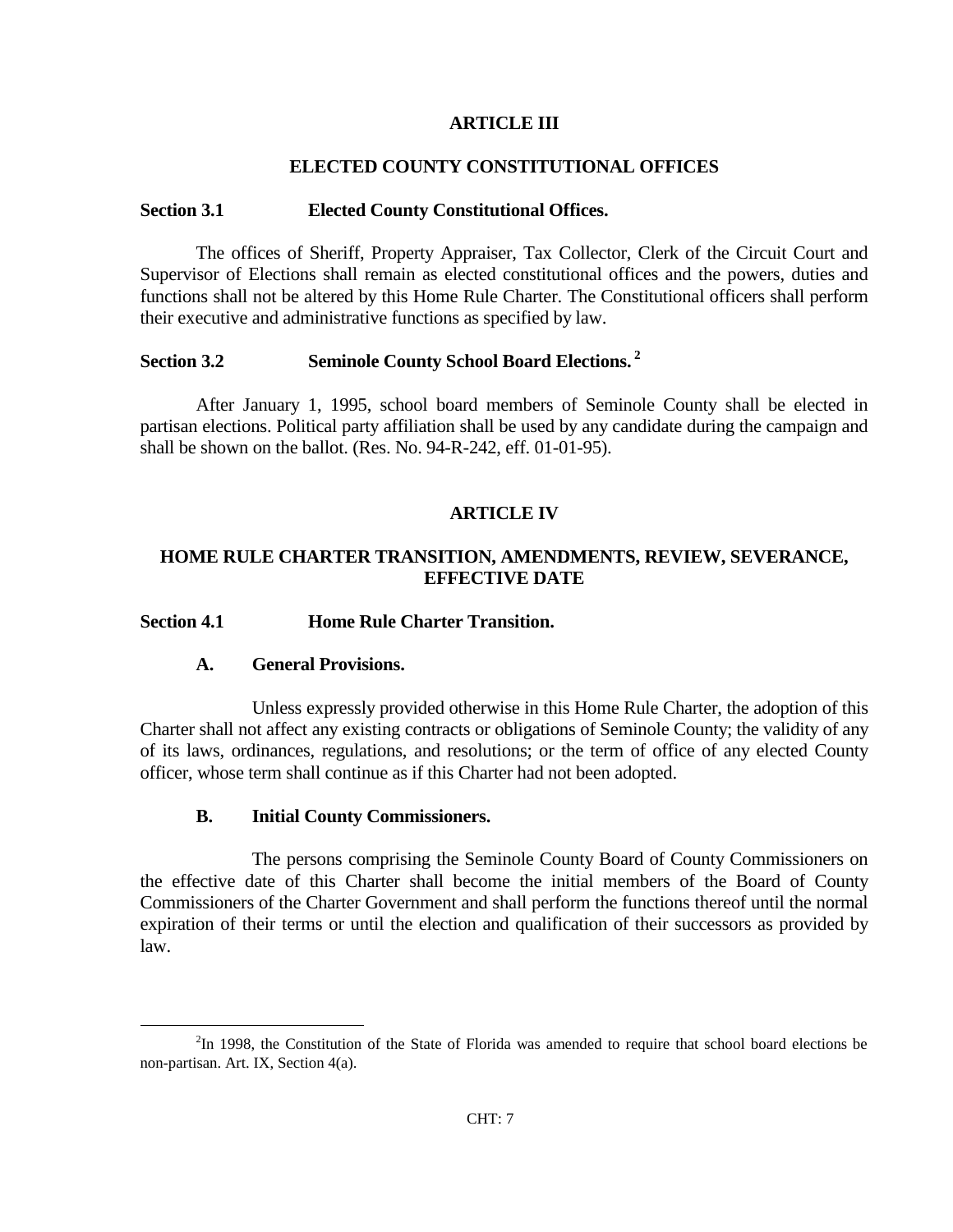# **C. Outstanding Bonds.**

All outstanding bonds, revenue certificates, and other financial obligations of the County outstanding on the effective date of this Charter shall be obligations of the Charter Government. All actions taken by the former government relating to the issuance of such obligations are hereby ratified and confirmed. Payment of such obligations and the interest thereon shall be made solely from and charged solely against funds derived from the same sources from which such payment would have been made had this Charter not taken effect.

# **D. Employees Continuation.**

All employees of the former county government shall on the effective date on this Charter become employees of the County government created by this Charter. All existing wages, benefits, collective bargaining certifications and agreements, and conditions of employment shall continue, until modified by lawful action of the Board of County Commissioners or joint agreement of the Board and the appropriate bargaining agent when a collective bargaining agreement exists and controls.

# **Section 4.2 Home Rule Charter Amendments.**

# **A. Amendments Proposed by Petition.**

(1) Amendments to the Home Rule Charter may be proposed by petition signed by a number of electors residing in at least three fifths (3/5) of the County Commission election districts and of the County as a whole equal to seven and one half percent (7.5%) of electors qualified to vote in the last preceding general election. Each such proposed amendment shall embrace but one subject and matter directly connected therewith. Each Charter amendment proposed by petition shall be placed on the ballot by resolution of the Board of County Commissioners for the general election occurring in excess of 90 days from the certification by the Supervisor of Elections that the requisite number of signatures has been verified.

(2) The sponsor of a petition amendment shall, prior to obtaining any signatures, submit the text of the proposed amendment to the Supervisor of Elections, with the form on which the signatures will be affixed, and shall obtain the approval of the Supervisor of Elections of such form. The style and requirements of such form shall be specified by ordinance. The beginning date of any petition drive shall commence upon the date of approval by the Supervisor of Elections of the form on which signatures will be affixed, and said drive shall terminate six (6) months after that date. In the event sufficient signatures are not acquired during that six (6) month period, the petition initiative shall be rendered null and void and none of the signatures may be carried over onto another identical or similar petition. The sponsor shall submit signed and dated forms to the Supervisor of Elections and upon submission pay all fees as required by general law. The Supervisor of Elections shall within 60 days verify the signatures thereon.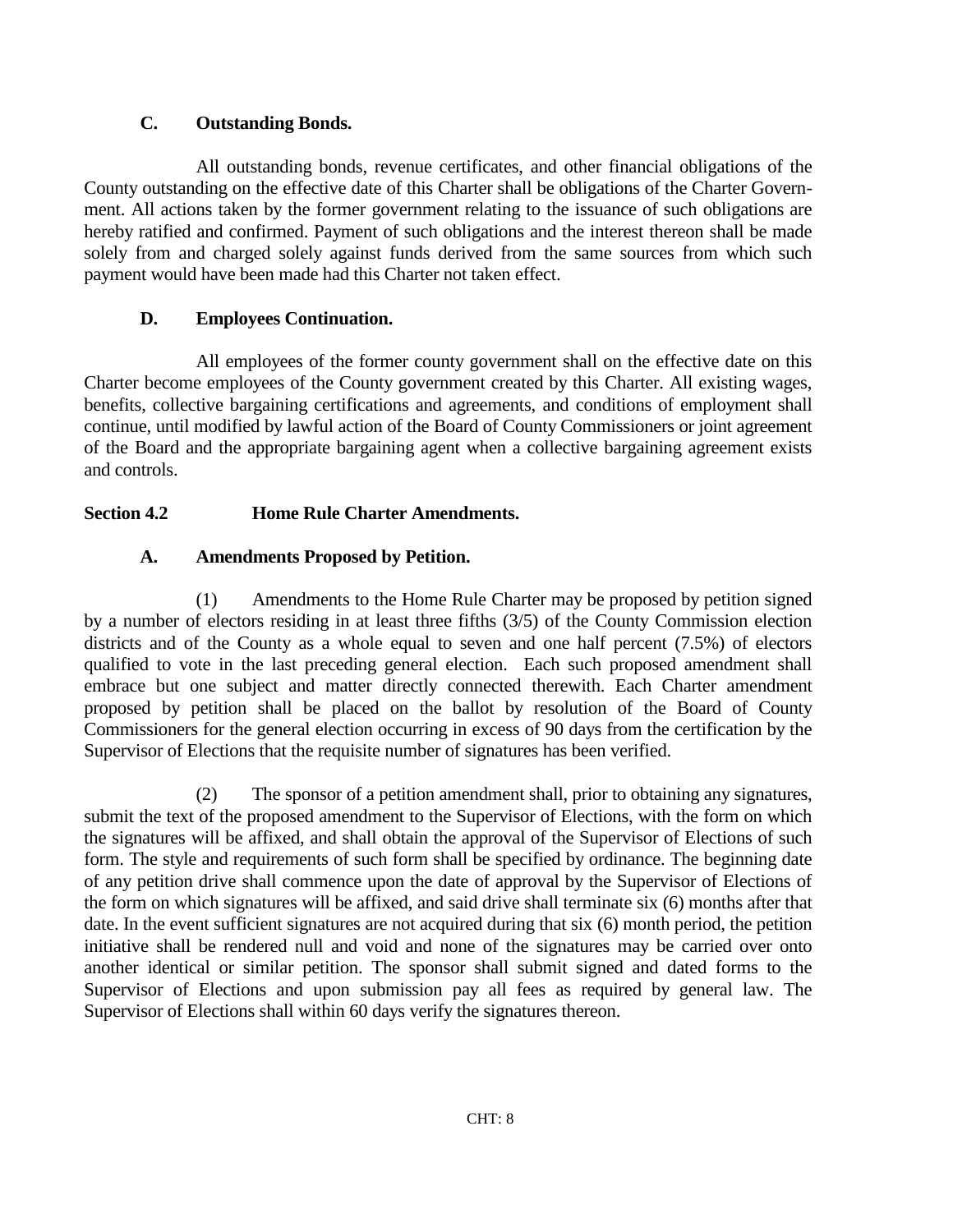(3) If approved by a majority of those electors voting on the amendment at the general election, the amendment shall become effective on the date specified in the amendment, or, if not so specified, on January 1 of the succeeding year.

# **B. Amendments and Revisions by Charter Review Commission.**

(1) A Charter Review Commission consisting of 15 electors of the County shall be appointed by the Board of County Commissioners at least 12 months before the general election occurring in 1994 and at least 12 months before the general election every six (6) years thereafter. Of the 15 members, at least one shall reside in each of the municipalities in the County and at least one shall reside in each County Commission district in the unincorporated area. The Charter Commission shall review the Home Rule Charter and propose any amendments or revisions which may be advisable for placement on the general election ballot. No member of the State Legislature, elected County or municipal officer, County Manager, County Department head, County Attorney or Manager, Attorney or Department head of any municipality shall be a member of the Charter Review Commission. Vacancies shall be filled within 30 days in the same manner as the original appointments.

(2) The Charter Review Commission shall meet for the purpose of organization within 30 days after the appointments have been made. The Charter Review Commission shall elect a chairman and vice chairman from among its membership. Further meetings of the Commission shall be held upon the call of the chairman or a majority of the members of the Commission. All meetings shall be open to the public. A majority of the members of the Charter Review Commission shall constitute a quorum. The Commission may adopt such other rules for its operations and proceedings as it deems desirable. Members of the Commission shall receive no compensation but shall be reimbursed for necessary expenses pursuant to law.

(3) Expenses of the Charter Review Commission shall be verified by a majority vote of the Commission and forwarded to the Board of County Commissioners for payment from the general fund of the County. The Charter Review Commission may employ a staff, consult and retain experts, and purchase, lease, or otherwise provide for such supplies, materials, equipment and facilities as it deems necessary and desirable.

(4) The Charter Review Commission shall hold at least three (3) public hearings at intervals of not less than 10 days nor more than 20 days on any proposed Charter amendment or revision, and no Charter amendment or revision shall be submitted to the electorate for adoption unless favorably voted upon by a majority of the entire membership of the Charter Review Commission.

(5) No later than 90 days prior to the general election, the Charter Review Commission shall deliver to the Board of County Commissioners the proposed amendments or revisions, if any, to the Home Rule Charter, and the Board of County Commissioners shall by resolution place such amendments or revisions on the general election ballot. If a majority of the electors voting on the amendments or revisions favor adoption, such amendments or revisions shall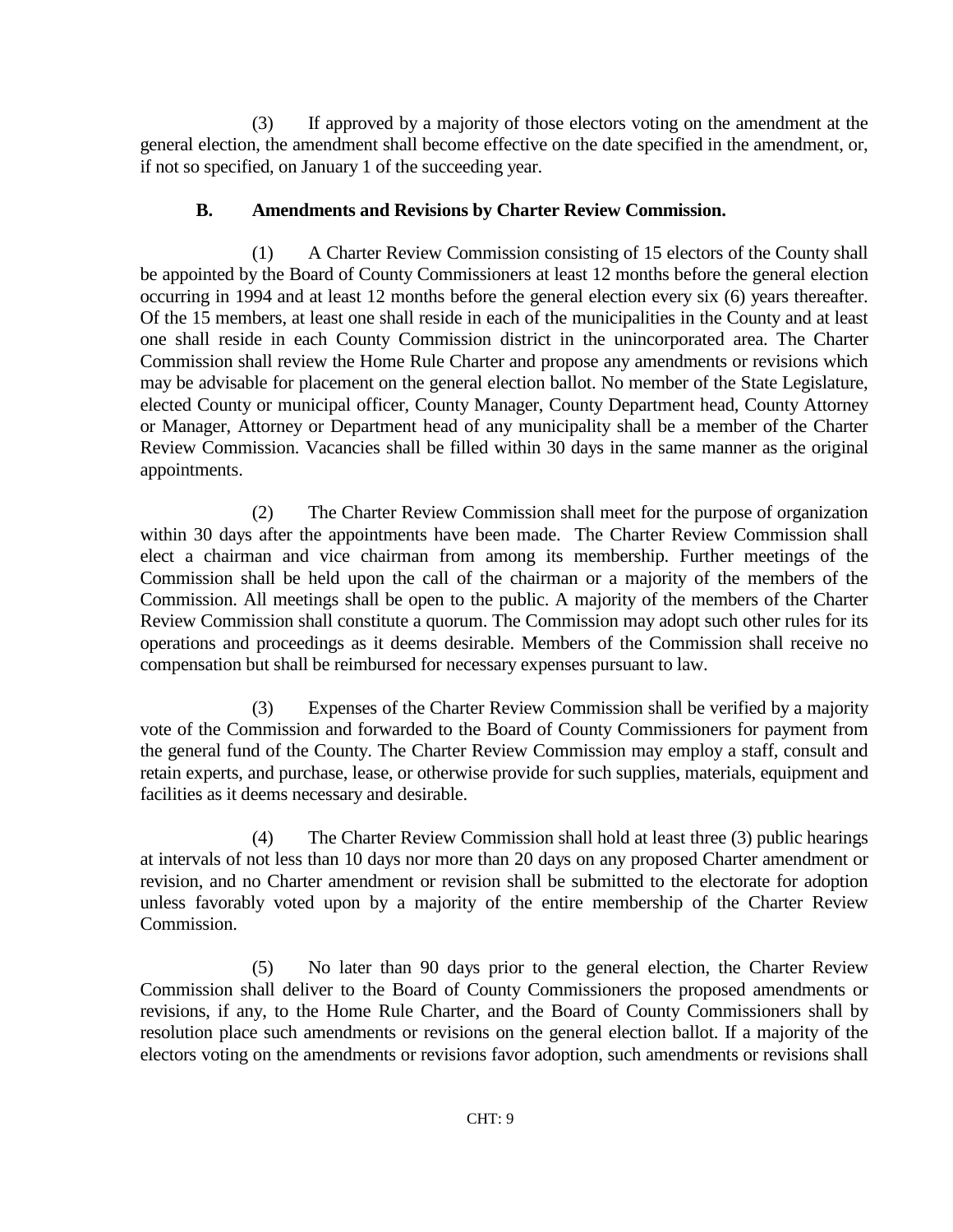become effective on January 1 of the succeeding year or such other time as the amendment or revision shall provide.

(6) If it does not submit any proposed Charter amendments or revisions to the Board of County Commissioners at least 90 days prior to the general election, the Charter Review Commission shall be automatically dissolved. Otherwise, upon acceptance or rejection of the proposed amendments or revisions by the electors, the Charter Review Commission shall be automatically dissolved. Upon dissolution of the Charter Review Commission, all property of the Charter Review Commission shall thereupon become the property of the County.

# **C. Amendments Proposed by the Board of County Commissioners.**

(1) Amendments to this Home Rule Charter may be proposed by ordinance enacted by the Board of County Commissioners by an affirmative vote of a majority of the membership of the Board of County Commissioners. Each proposed amendment shall embrace but one subject and matter directly connected therewith. Each proposed amendment shall only become effective upon approval by a majority of the electors of Seminole County voting in a referendum at the next general election. The Board of County Commissioners shall give public notice of such referendum election as required by general law.

(2) If approved by a majority of those electors voting on the amendment at the general election, the amendment shall become effective on the date specified in the amendment, or, if not so specified, on January 1 of the succeeding year.

# **D. Fiscal Impact of Proposed Charter Amendments.**

The Board of County Commissioners is authorized to provide by county ordinance for the provision of a statement to the public regarding the probable financial impact of any proposed charter amendment. The ordinance may provide that proposed amendments be submitted to the County for fiscal analysis as a prerequisite to placement on the ballot and that the fiscal impact be reflected in any proposed ballot language. (Ord. No. 2006-61, eff. 11-07-06).

# **Section 4.3 Severance.**

If any provision of this Charter or the application thereof to any person or circumstance is held invalid, the invalidity shall not affect other provisions or applications of the Charter which can be given effect without the invalid provision or application, and to this end the provisions of this Charter are declared severable.

# **Section 4.4 Home Rule Charter Effective Date.**

This Charter shall become effective on January 1, 1989.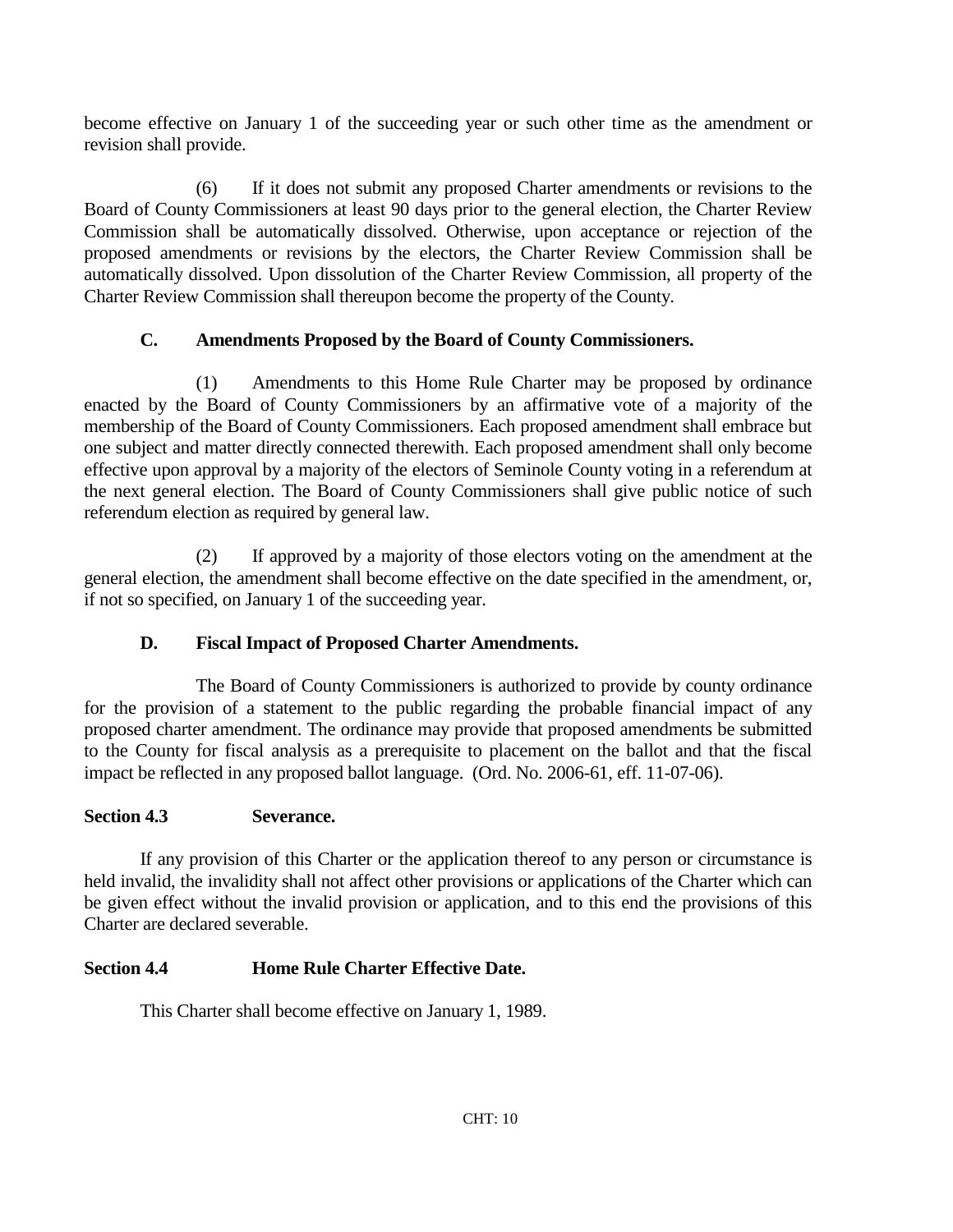### **ARTICLE V**

### **MISCELLANEOUS PROVISIONS**

### **Section 5.1 Casino Gambling**.

### **A. Reservation of Power by the Electorate**.

The citizens of Seminole County reserve to themselves the power to approve or disapprove casino gambling of any nature within the boundaries of the County. Therefore, if and when casino gambling becomes lawful under the Constitution and laws of the State of Florida, no action may be taken by the Board of County Commissioners, by the governing body of any municipality, or by any elected or appointed officials or employees of either the County or any municipality the effect of which is to authorize, to approve, or in any manner to allow casino gambling to occur anywhere in the County unless and until casino gambling in the County is first authorized by an approving vote of a majority of the qualified electors residing in the County and voting on the question at a referendum separate and apart from any other referendum, statewide or otherwise, on the question. (Ord. No. 96-2 § 2, eff. 11-06-96).

### **B. Definition.**

The term "casino gambling" means "playing or engaging in any game of chance for money or any other thing of value, regardless of how such game is named, labeled or otherwise characterized, which game was unlawful under the Constitution or laws of the State of Florida as of July 1, 1996". (Ord. No. 96-2 § 2, eff. 11-06-96).

### **C. Referendum**.

At any primary, special or general election, the Board of County Commissioners may offer to the electorate, and upon a petition from the governing body of a municipality in the County, the Board shall offer as soon as practical to the electorate, the question of whether casino gambling should be authorized in the County. Upon approval of the question at referendum, the County and any municipality may thereafter allow casino gambling, to the extent lawful under the Constitution and laws of the State of Florida, and, at the option of the Board, this section may then be deleted from this Charter. If the question is disapproved at referendum, it may be offered to the electorate again from time to time, but in no case more frequently than once in any period of twenty-four (24) months. (Ord. No. 96-2 §2, eff. 11-06-96).

### **D. Enforcement**.

The restrictions in this section may be enforced by the County, by any municipality in the County, or by any persons substantially affected by any violation thereof. (Ord. No. 96-2 §2, eff. 11-06-96).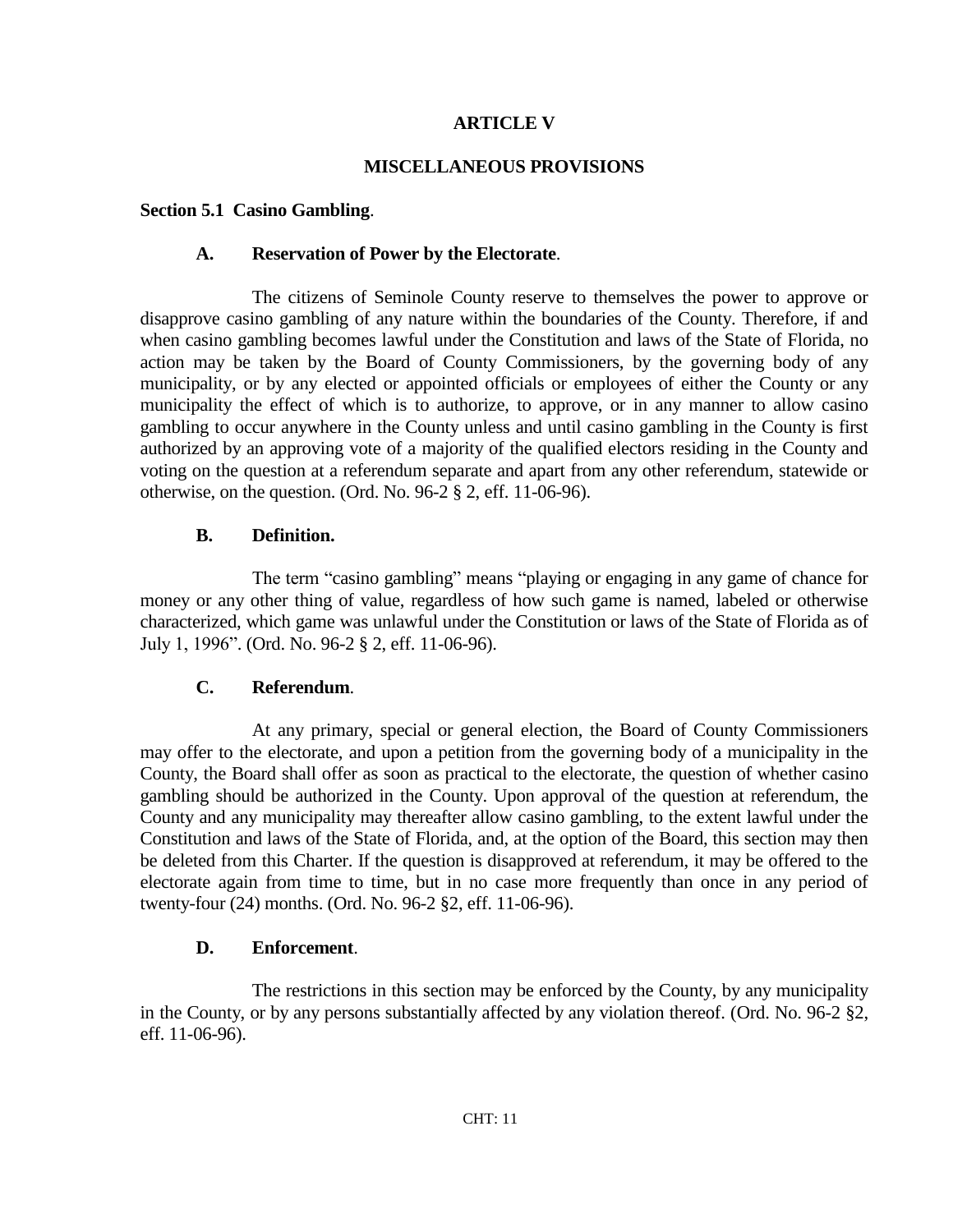# **E. Municipal Referenda Not Prohibited**.

Nothing in this section prohibits any municipality in the County, whether by charter or municipal ordinance, from likewise requiring approval by its voters at referendum before casino gambling may be allowed within the boundaries of the municipality, but any such referendum requirement shall be in addition to, not in substitution of, the referendum approval required by this section. (Ord. No. 96-2 §2, eff. 11-06-96).

# **Section 5.2 Rural Boundary and Rural Area.**

# **A. Rural Lands.**

There is hereby established a Rural Boundary as more delineated on that certain map titled "Rural Boundary Map" and dated August 10, 2004, and a "Rural Area" as described in that certain legal description titled "Legal Description for Rural Areas" and dated August 10, 2004, both of which are on file in the official records of the Clerk of the Board of County Commissioners. "Rural Lands", for the purpose of this Section, are those contained within the area depicted in the above referenced legal description. After the effective date of this section the Future Land Use Element of the Seminole County Comprehensive Plan shall include a copy of the map and legal description. (Ord. No. 2004-36 § 3, eff. 11-03-04).

# **B. Removal of Property from Rural Area**.

The Board of County Commissioners may remove property from the "Rural Area" and amend the Rural Boundary accordingly, by ordinance whenever, in the opinion of the Board, such a change is necessary. Nothing herein shall authorize the County Commission to expand the "Rural Area" beyond the area contained in the above referenced legal description. (Ord. No. 2004- 36 § 3, eff. 11-03-04).

# **C. Future Land Use Designations**.

From and after the effective date of this section the future land use designations contained in the Seminole County Comprehensive Plan shall control the density and intensity of development on all Rural Lands, as that term is defined herein. The Board of County Commissioners must approve all changes to the future land use designations of all Rural Lands, regardless of whether some or all of the Rural Lands are located within a municipality. (Ord. No. 2004-36 § 3, eff. 11-03-04).

# **D. Implementing Ordinances and Superseding Conflicting Municipal Ordinances**.

The Board of County Commissioners may enact ordinances to implement this section. Municipal ordinances in conflict with this section or any implementing county ordinance are superseded to the extent of such conflict. (Ord. No. 2004-36 § 3, eff. 11-03-04).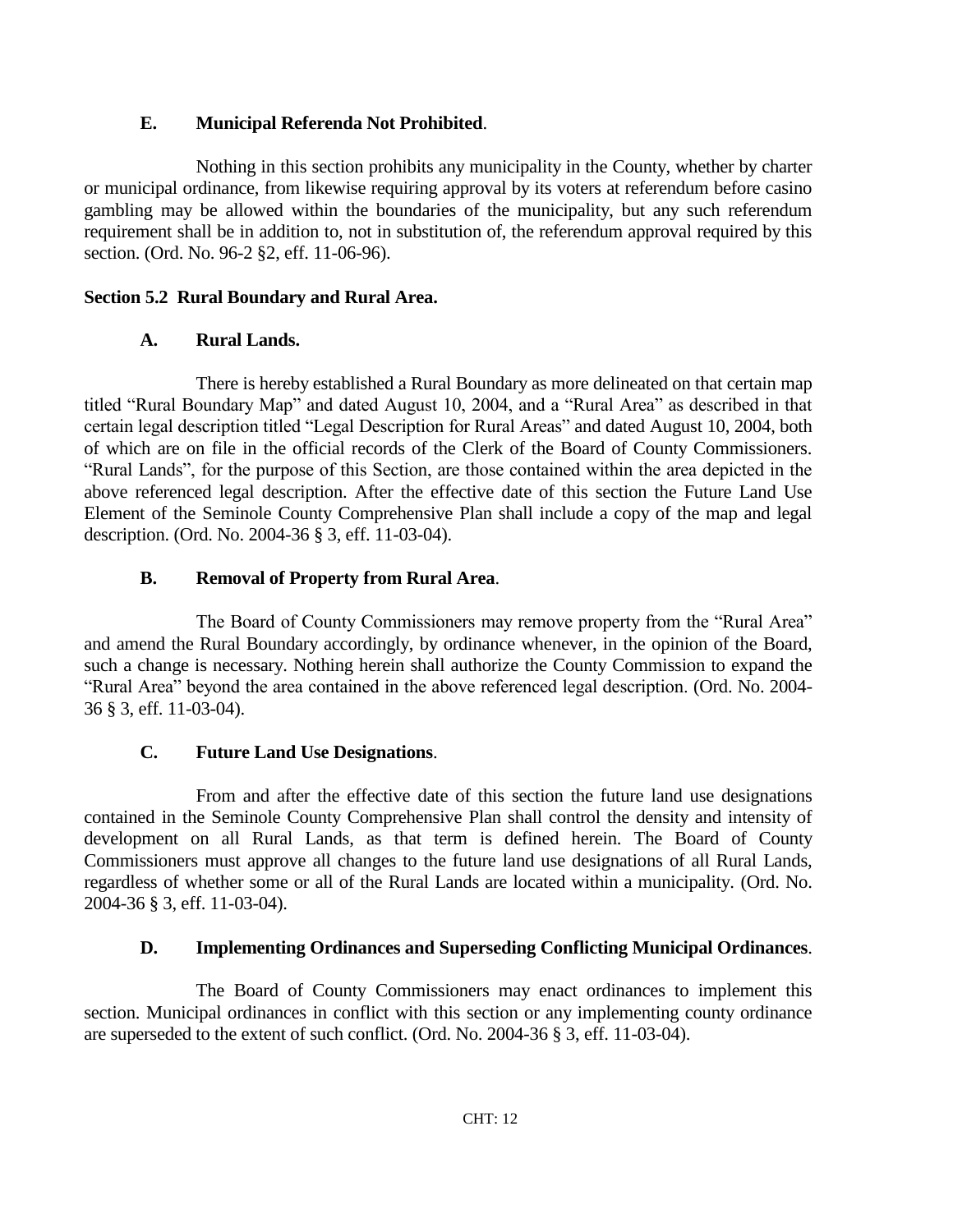### **Section 5.3 Conduct of Certain Officials and Employees. [Declared Invalid; see Appendix]**

### **Section 5.4 Ethics**

### **A. Ordinance Requirements.**

On or before January 8, 2008, the Board of County Commissioners of Seminole County, shall, by ordinance (the "Ordinance"), require compliance with the following provisions, which shall be supplemental to, but may not diminish the provisions of general law (Res. No. 2006-R-177, eff. 11-07-06):

### **B. Disclosure of True Ownership Interest.**

Each person or entity applying for rezoning, comprehensive plan amendment, special exception or variance in unincorporated Seminole County, shall be required to, and shall disclose the true ownership interest in any real property affected, and shall further disclose in the application the names of all true parties in interest in any corporation, trust, partnership, or other legal entity which is referenced in the application as an owner (other than entities which are traded on a national exchange or a minority interest representing less than 2% of the whole). The Ordinance shall provide penalties for violation of this subsection and, in addition to any financial or criminal penalties, the Ordinance shall, in order that no person may benefit from a violation, provide that any rezoning or comprehensive plan amendment, special exceptions or variances obtained in violation of this subsection shall be rescinded if such violation is asserted within the time allowed for appeal of the ordinance. (Res. No. 2006-R-177, eff. 11-07-06).

### **C. Enforcement.**

In addition to other enforcement measures available by general law, the Ordinance may include provisions establishing a board to hear and determine charges, and prescribing penalties within the limits allowed by law. If the Ordinance provides that penalties for violations may include imprisonment, the Board of County Commissioners shall, immediately following adoption of the Ordinance, enter into negotiations to compensate the appropriate prosecuting authority for costs to be associated with prosecuting of any such provisions upon terms acceptable to such prosecuting authority. The Board of County Commissioners shall also fund any necessary investigation costs and other enforcement costs associated with the Ordinance. (Res. No. 2006-R-177, eff. 11-07-06).

### **Section 5.5 Audit of Constitutional Officers. [Declared Invalid; see Appendix]**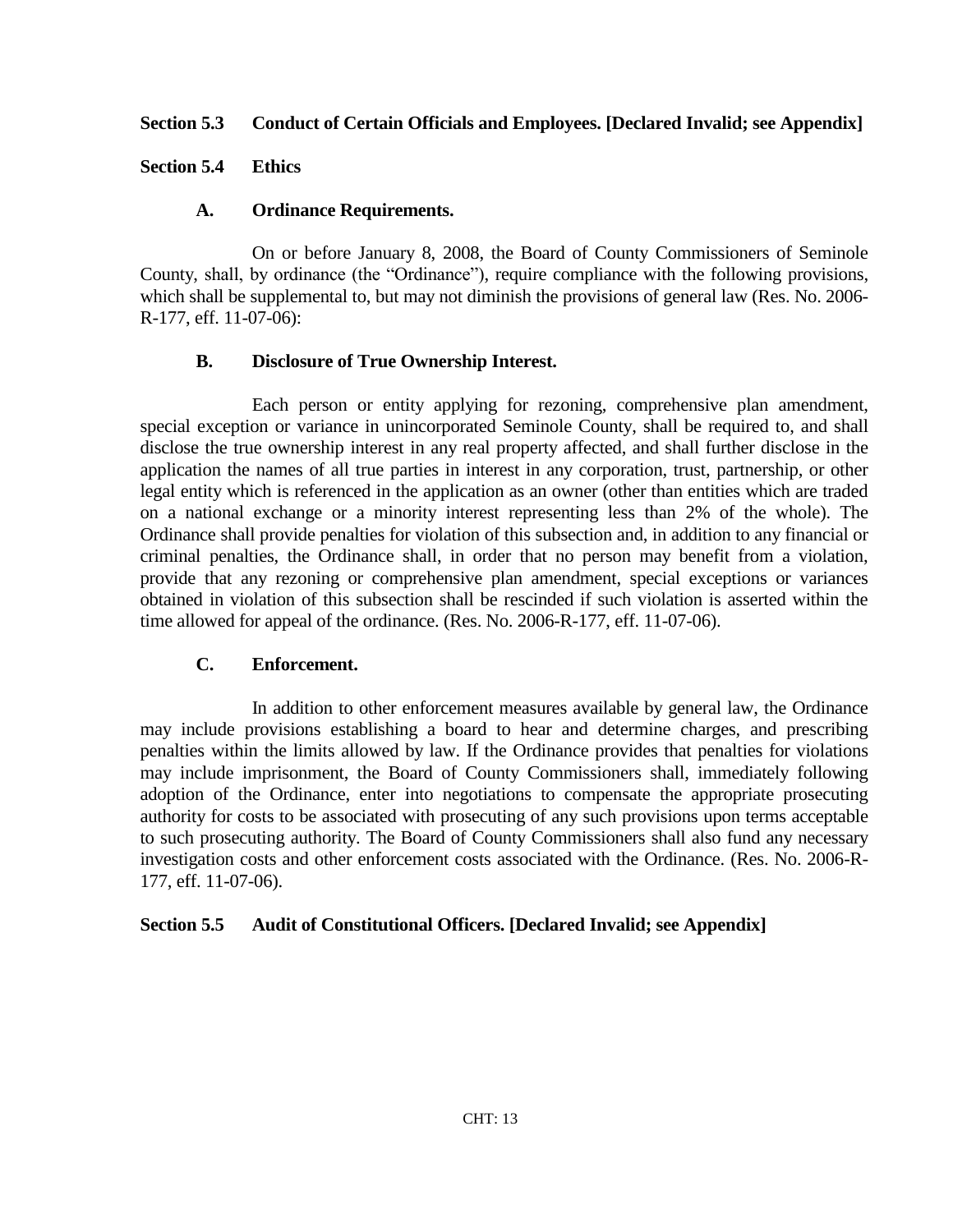# **APPENDIX TO THE SEMINOLE COUNTY HOME RULE CHARTER**

The Original Home Rule Charter was passed in 1989 with amendments by the electorate in 1994, 1996, 2004 and 2006. Various provisions have been renumbered for codification purposes and sequential order. Other provisions have been declared unconstitutional and have been stricken. These changes are summarized below.

### **Notes:**

(1) The following provisions have been stricken as unconstitutional by the Circuit Court, 18th Judicial Circuit decision of *Morse, et. al. v. Seminole County*, Case No. 07 CA 56-16- K on June 25, 2007:

(a) Amendment to Article II, Section 2.2 E, "except as specifically provided elsewhere in this Charter", originally approved 2006, was stricken.

(b) 2006 Amendments to Article III, Section 3.1, Elected County Constitutional Offices: Amendments to the Charter that enable the Charter to change the executive and administrative functions of the Constitutional Officers. Amendments to Section 3.1 were declared invalid and stricken. Section 3.1 remains as it was prior to the 2006 Amendments.

(c) Article V, Section 5.3 Conduct of Certain Officials and Employees, and Section 5.5, Audit of Constitutional Officers. These two sections were declared invalid in its entirety and stricken.

(2) Additional renumbering or lettering of Charter provisions occurred as follows:

(a) By majority vote of the electorate at the General Election held on November 8, 1994, a new section, Section 2.4, "Office of County Attorney", was adopted and former Section 2.3(c), "County Attorney", of the Seminole County Home Rule Charter was repealed.

(b) The sections of Article V were renumbered 5.1 "Casino Gambling" and 5.2 "Rural Boundary and Rural Area" 5.3, "Conduct of Certain Officials and Employees" and 5.4, "Ethics", from 1.1, 1.2, 1.3 and 1.4, respectively, for codification. Separate resolutions passed by the electorate in 2006 numbered both sections "Ethics" and "Audit of Constitutional Officers" with the same number. "Ethics" became Section 5.4 and "Audit of Constitutional Officers" became Section 5.5.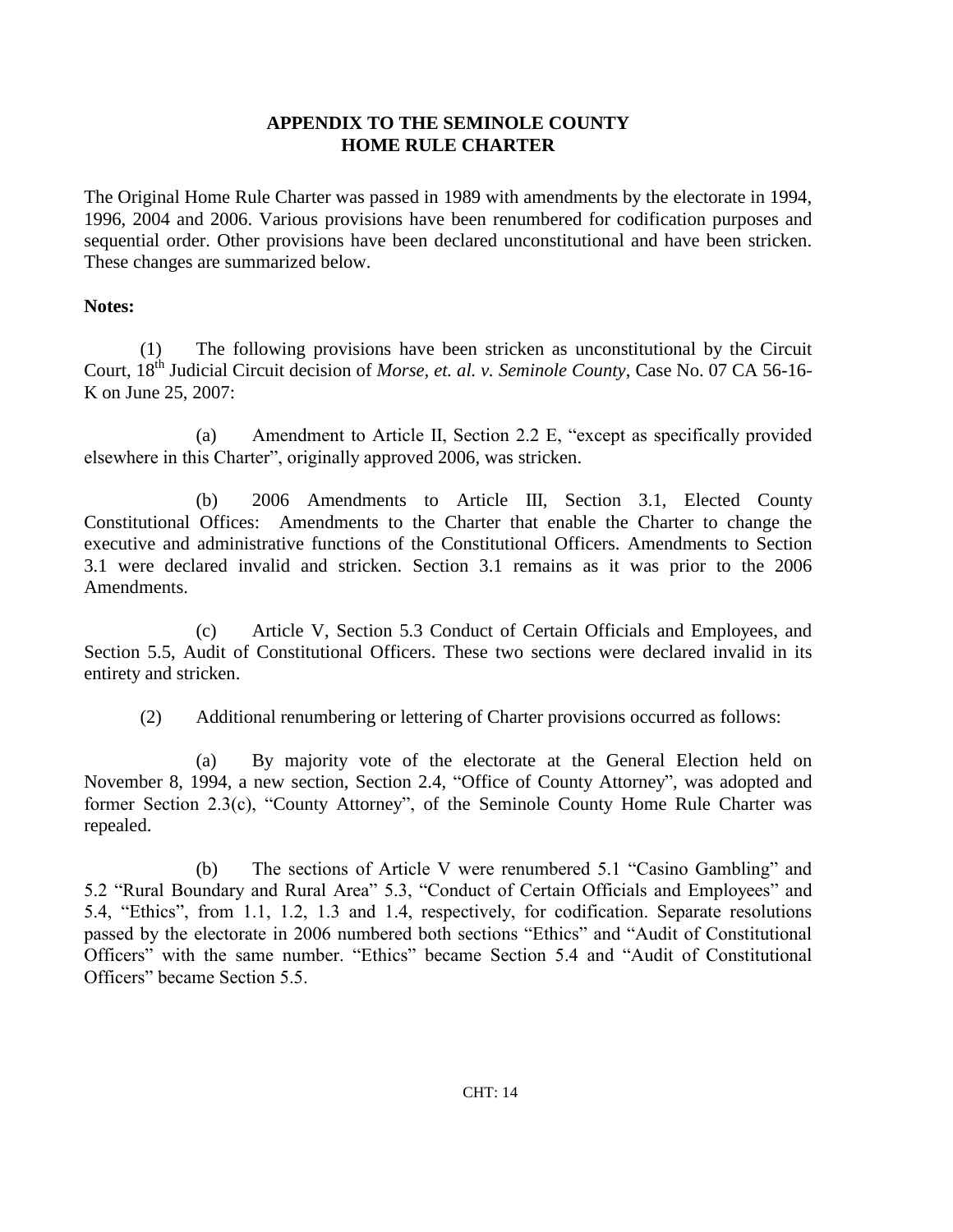(3) Article V, Section 5.2 "Rural Boundary and Rural Area" was created by majority vote of the electorate at the General Election held on November 2, 2004. The ballot question was declared invalid in *Winter Springs v. Seminole County*, Case #04-CA-2193-16-W, but was reversed in Case #5D05-81, 935 So. 2d 521 (Fla.  $5^{th}$  DCA 2006), on May 26, 2006, finding the amendment constitutes a proper exercise of the County's home rule powers under Art. VIII of the Constitution of the State of Florida.

(4) In January 2013, references to amending resolutions or ordinances were updated for consistency in formatting.

(5) In January 2013, footnote was added to Article III, Section 3.2. Other footnotes were revised and incorporated in substance to this Appendix.

# **Additional Notes:**

# **Stricken Provisions**

The following provisions are the stricken provisions as they existed after the 2006 election but were ultimately declared unconstitutional and were removed as void and stricken.

# **Article II, Section 2.2E(2)** [DECLARED INVALID 2007]:

(2) Except as specifically provided elsewhere in this Charter, the Administrative Code shall not apply to the elected Constitutional Officers. (Res. No. 2006-R-177, Amended at Election of 11-07-06)

# **Article II, Section 2.5, Creation of Audit Committee**:

Section 2.5 Creation of Audit Committee. [DECLARED INVALID 2007]

A. Purpose, Scope and Powers of Audit Committee.

On or before October 1, 2007, the Board of County Commissioners shall, by ordinance, provide for creation and funding of reasonable expenses for an Audit Committee, (the "Committee"), to act as an oversight board to broaden the coverage of, and to enhance the effectiveness of internal audit functions with respect to the collection and expenditure of public funds, and to ensure prompt consideration of audit findings and implementation of corrective action where appropriate.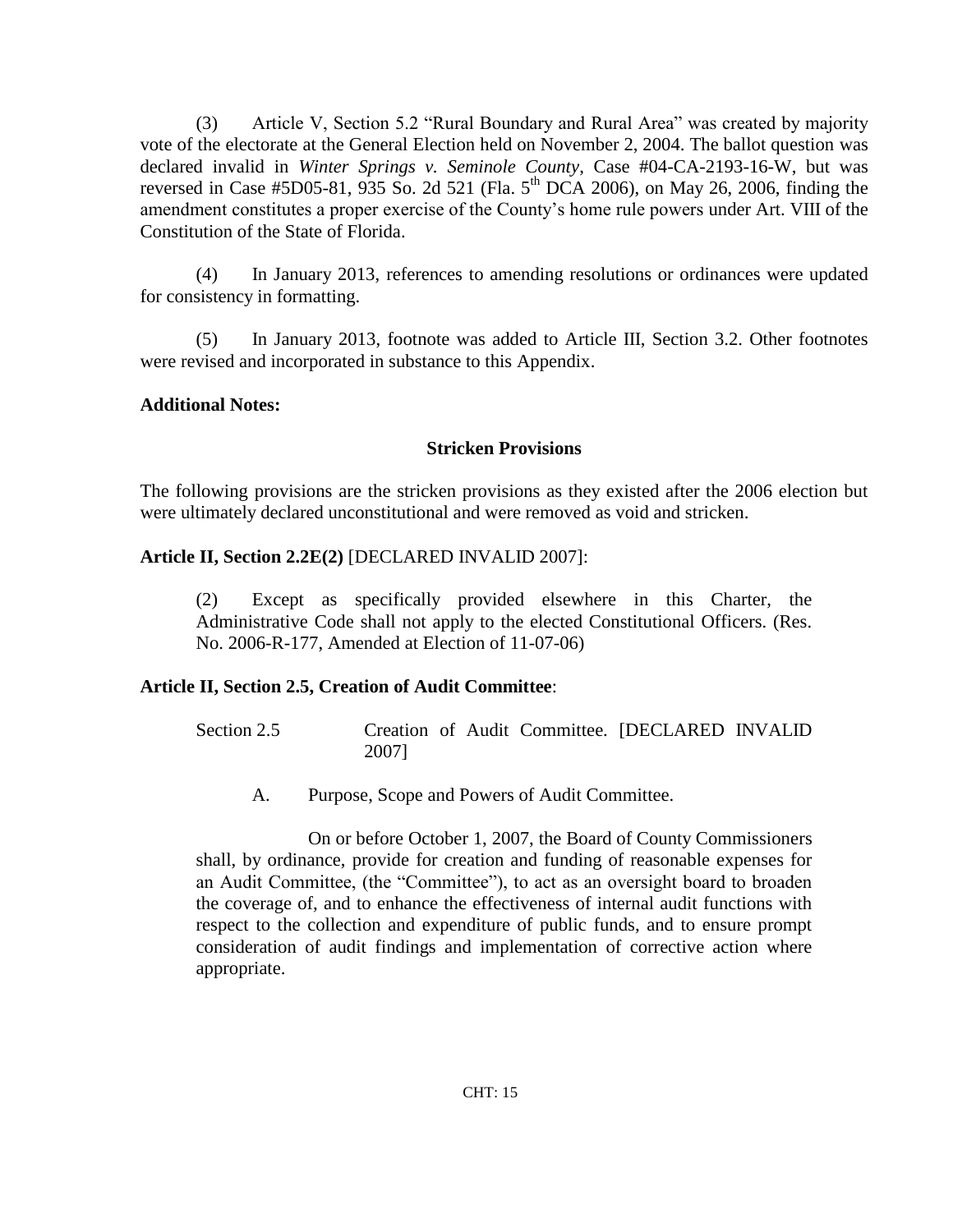# B. Committee Structure.

The Committee shall be a volunteer advisory board to the Board of County Commissioners (the "Commission") with two voting members selected by majority vote of the Commission, and the remaining five may be chosen, one each, by the Sheriff, Tax Collector, Property Appraiser, Supervisor of Elections and Clerk of Circuit Court at their option ("the Constitutional Officers"). If any of the Constitutional Officers elects not to choose a member, that member will be chosen by majority vote of the Commission. Members shall be residents of Seminole County not employed by Seminole County, and members shall have no regular business dealings with the County. In appointing individuals to serve on the Committee, the Constitutional Officers and/or the County Commissioners shall consider the County's commitment to diversity and shall select professionals with backgrounds in accounting and finance. The Committee shall report directly to the Board of County Commissioners.

C. Terms of Committee.

The term of service for Committee members shall be for two fiscal years. Committee members appointed by the Commission will serve initial terms of two years, and Committee members appointed by Constitutional Officers will serve initial terms of three years. After each member's initial term, all memberships will be for a two year term. There shall be a maximum of two (2) terms or four (4) years, whichever is greater. (Res. No. 2006-R-117, Adopted at Election of 11-07-06)

# **Article III, Section 3.1, Elected County Constitutional Offices**:

Section 3.1 Elected County Constitutional Offices. [DECLARED INVALID 2007]

The offices of Sheriff, Property Appraiser, Tax Collector, Clerk of the Circuit Court and Supervisor of Elections shall remain as elected constitutional offices and the powers, duties and functions shall be altered by this Home Rule Charter only to the extent specially provided in this Charter. The Constitutional officers shall perform their executive and administrative functions as specified by general law, the State Constitution and in accordance with any specific provisions set forth in this Charter. (Res. No. 2006-R-177, Amended at Election 11-07-06).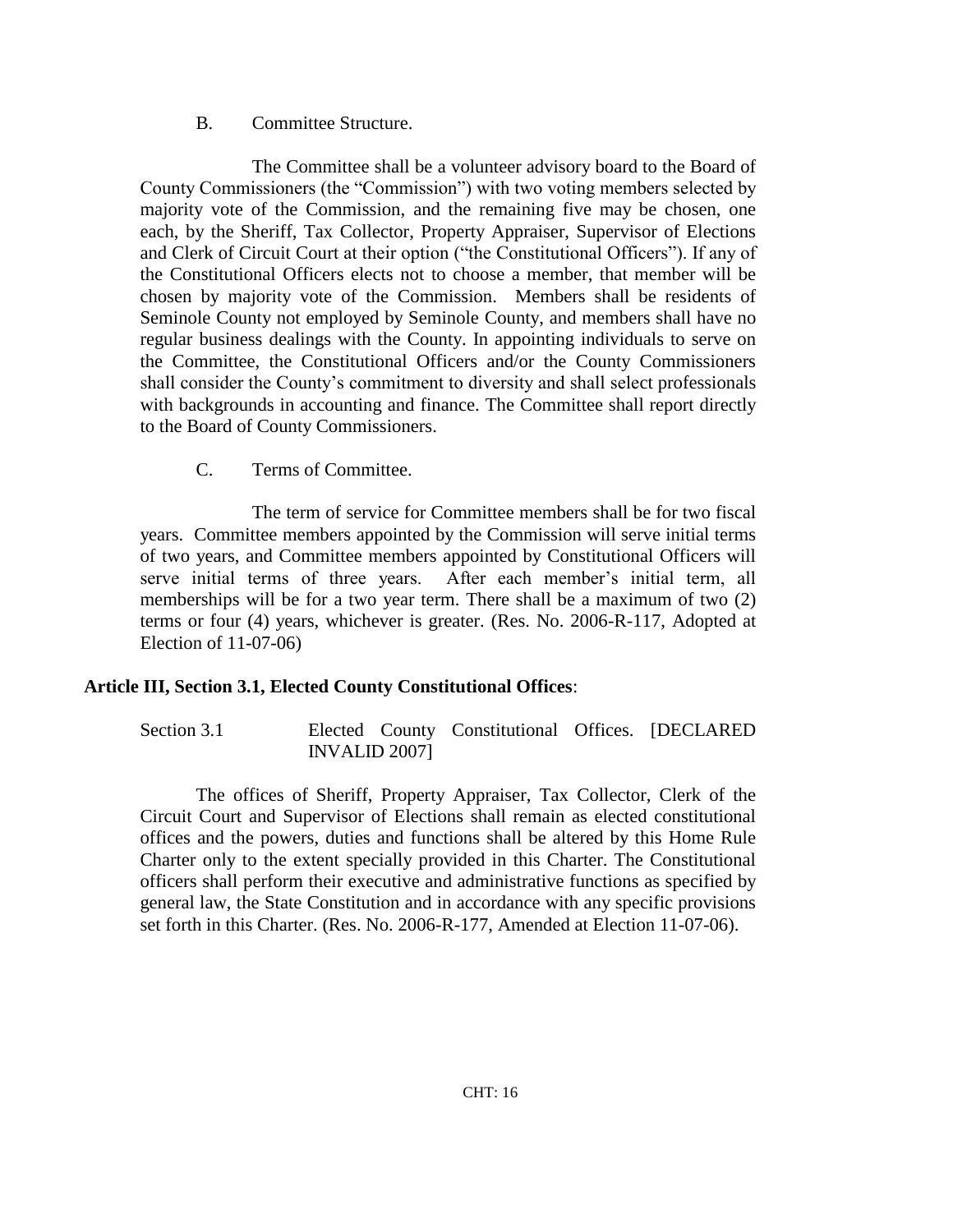# **Article V, Section 5.3, Conduct of Certain Officials and Employees**:

Section 5.3 Conduct of Certain Officials and Employees. [DECLARED INVALID 2007]

A. Ordinance Requirements.

On or before January 8, 2008, the Board of County Commissioners of Seminole County, shall, by ordinance (the "Ordinance"), establish an enhanced code of conduct for the Seminole County Board of County Commissioners, Property Appraiser, Tax Collector, Clerk of the Circuit Court, Sheriff, and Supervisor of Elections (hereinafter collectively referred to as "Officials") and certain employees thereof, which shall be supplemental to, but may not diminish the provisions of general law, and which shall include, as a minimum, the following provisions:

B. Prohibitions.

1. No County Commissioner shall, during the term of his or her office, accept compensation from a person or entity, other than Seminole County, personally to communicate with an elected official of any municipality in Seminole County in order to influence any future action of that official in his or her government capacity.

2. Neither the Tax Collector of Seminole County, nor any employee of the Tax Collector's office shall be permitted directly or indirectly to bid on any Seminole County tax certificate sales.

C. Enforcement.

In addition to other enforcement measures available by general law, the Ordinance may include provisions establishing a board to hear and determine charges, and prescribing penalties within the limits allowed by law. If the Ordinance provides that penalties for violations may include imprisonment, the Board of County Commissioners shall, immediately following adoption of the Ordinance, enter into negotiations to compensate the appropriate prosecuting authority for costs to be associated with prosecuting of any such provisions upon terms acceptable to such prosecuting authority. The Board of County Commissioners shall also fund any necessary investigation costs and other enforcement costs associated with the Ordinance. (Res. No. 2006-R-177, Adopted at Election 11-07-06)